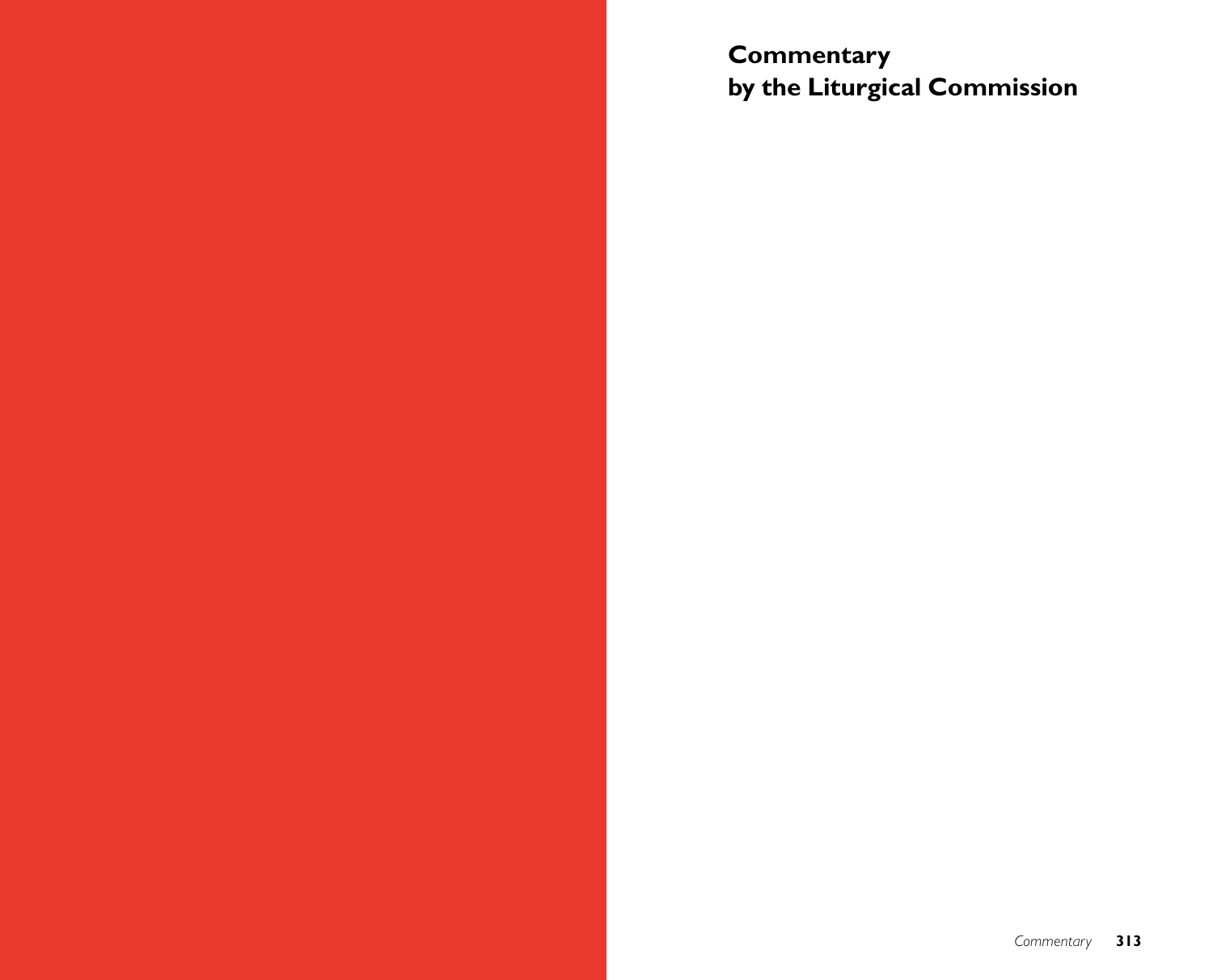# **Commentary by the Liturgical Commission**

### **Contents**

- **315** Background
- **325** Rites on the Way: Approaching Baptism
- **330** Seasonal patterns of initiation for those who can answer for themselves
- **333** Baptism
- **339** Approaching the baptism of children
- **342** Frequently asked questions concerning baptism
- **345** The use of oil in initiation and understandings of confirmation
- **348** Confirmation
- **348** Rites of Affirmation: Appropriating Baptism
- **351** Reconciliation and Restoration: Recovering Baptism
- **355** Michael Vasey

*This Commentary draws on the Report to the House of Bishops* On the Way: Towards an Integrated Approach to Christian Initiation *(Church House Publishing,1995) and on reports by the Liturgical Commission and the General Synod's Revision Committee on the Initiation Services.*

# **Background**

# *The rediscovery of baptism*

Over the last hundred years Christians have been involved in the rediscovery of the meaning of baptism. Before this, baptism was generally treated as a sort of birth rite within a Christian society. Where there was controversy it often reflected other anxieties – such as the nature of salvation, the importance of personal faith, or a desire to clarify the boundaries of the Church in a more sceptical culture – rather than an appreciation of the theological importance of baptism itself.Various factors have contributed to a revival of baptismal theology: overseas mission, patristic and biblical study, the changing social context of the Church, to name but some.

The World Council of Churches' Lima report *Baptism, Eucharist and Ministry* (Faith and Order Paper No.111,1982) shows that baptism continues to be an area of controversy and division, but provides eloquent testimony to the theological richness that the churches are now finding in this sacrament. There was a tendency to see baptism as an isolated moment in the individual Christian life and as the gateway to the eucharist, itself the one proper sacramental focus of the Christian life. Increasingly baptism is seen as a sacrament of significance in its own right that points Christians to their true identity, character and calling within the body of Christ. Paul repeatedly refers his hearers back to baptism not simply as a reminder of their conversion but as a way of bringing home to them what it is to be in Christ.<sup>1</sup>

### *Towards an integrated approach to Christian initiation*

The report *On the Way* identified the need to reintegrate baptismal practice both with a congregation's commitment to the mission of God in the world and with the individual candidate's journey to faith and his or her primary formation in the Christian life. It proposed the following framework as a check list against which the Church can evaluate its approach to Christian initiation.

1. *On the Way: Towards an Integrated Approach to Christian Initiation* (Church House Publishing,1995), pages 63–64: paras 4.41–4.42.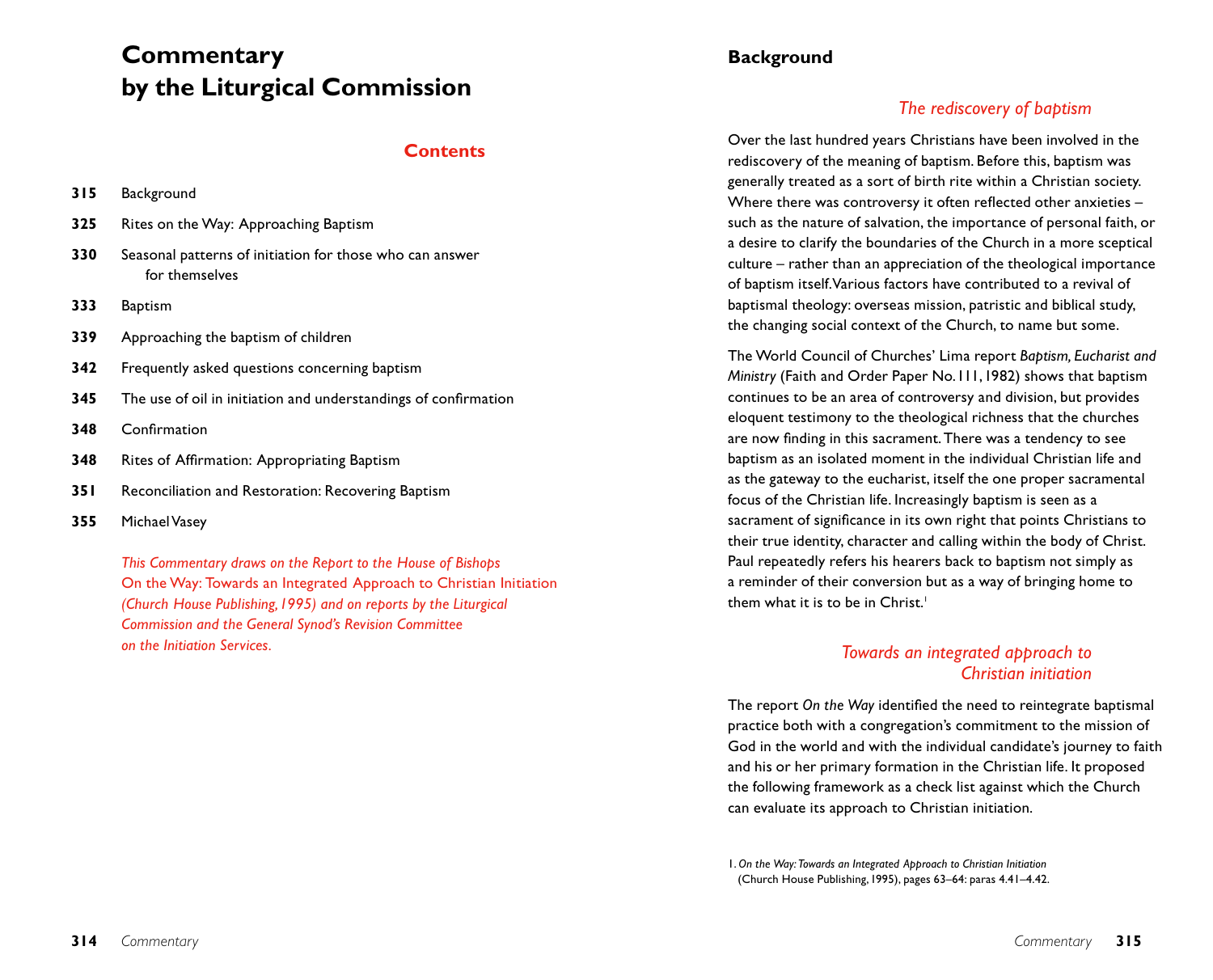### *Five elements of Christian initiation*

- **1 Church** Initiation calls the Church:
	- to see itself as a baptized people
	- to welcome and learn from the enquirer
	- ¶ to be active in mission and service
	- ¶ to expect the anointing of the Holy Spirit
	- ¶ to walk with those seeking faith
	- ¶ to stand with the despised and oppressed
	- ¶ to look for the unity of God's people

**2 Welcome** – Enquirers need a welcome:

- that is personal
- that is public
- **T** that accepts their starting point
- ¶ that expects the presence of God in their lives
- ¶ that is willing to travel with them at their pace
- **3 Prayer** Initiation involves prayer:
	- **T** for enquirer and Church
	- to discern the presence of God
	- ¶ to open up to the grace of God
	- to support the process of change
	- ¶ to discover the moments of decision
	- ¶ to receive and recognize the gifts of God
- **4 The Way** Discipleship means learning:
	- to worship with the Church
	- ¶ to grow in prayer
	- ¶ to listen to the Scriptures
	- ¶ to serve our neighbour
- **5 Goal** The goal of initiation is:
	- relationship with God the Holy Trinity
	- **T** life and worship with the Church
	- **T** service and witness in the world

*On the Way* also proposed that rites to support the spiritual journey of individuals and enable the church community to support and learn from their journey should be made available for optional use. During the years in which such rites were prepared, catechetical courses such as the Alpha and Emmaus Courses grew in prominence, and the formation of its members in their adult discipleship is now understood to be central to the Church's development and mission.

# *The ministry of the bishop in initiation*

In an episcopally ordered church the bishop is the chief minister of the whole process of Christian initiation and is integral to its practice. This finds expression in a number of features of current practice: the requirement of episcopal confirmation (Canons B 27 and B 15A); the canonical requirement that the bishop be given notice of an adult baptism (Canon B 24.2); and the final say resting with the bishop over a refusal to baptize an infant (Canon B 22.2) and over any attempt to bar a baptized person from receiving communion (Canon B 16).<sup>2</sup>

The bishop is charged with focusing the mission and unity of the Church: as such he has a particular responsibility to keep the way open for enquirers, to oversee their proper formation in the Christian way, and to ensure that they take their rightful place within the wider fellowship of the Church. The purpose of the bishop's ministry in initiation is to enable the whole process so that the journey of those coming to faith is protected and affirmed. The focus of initiation is not the needs of the Church or the bishop; it is about the joyful entry into full Christian life of the person coming to faith.<sup>3</sup>

The bishop's role requires the bishop, either himself or through others, to guide the Church in initiation:

- in focusing the mission and unity of the Church
- **T** in teaching the faith
- in protecting and providing for the enquirer
- in affirming and praying for those coming to faith
- in recognizing the decision of faith

2. *On the Way*, page 107: para. 7.5. 3. *On the Way*, page 107: para. 7.7.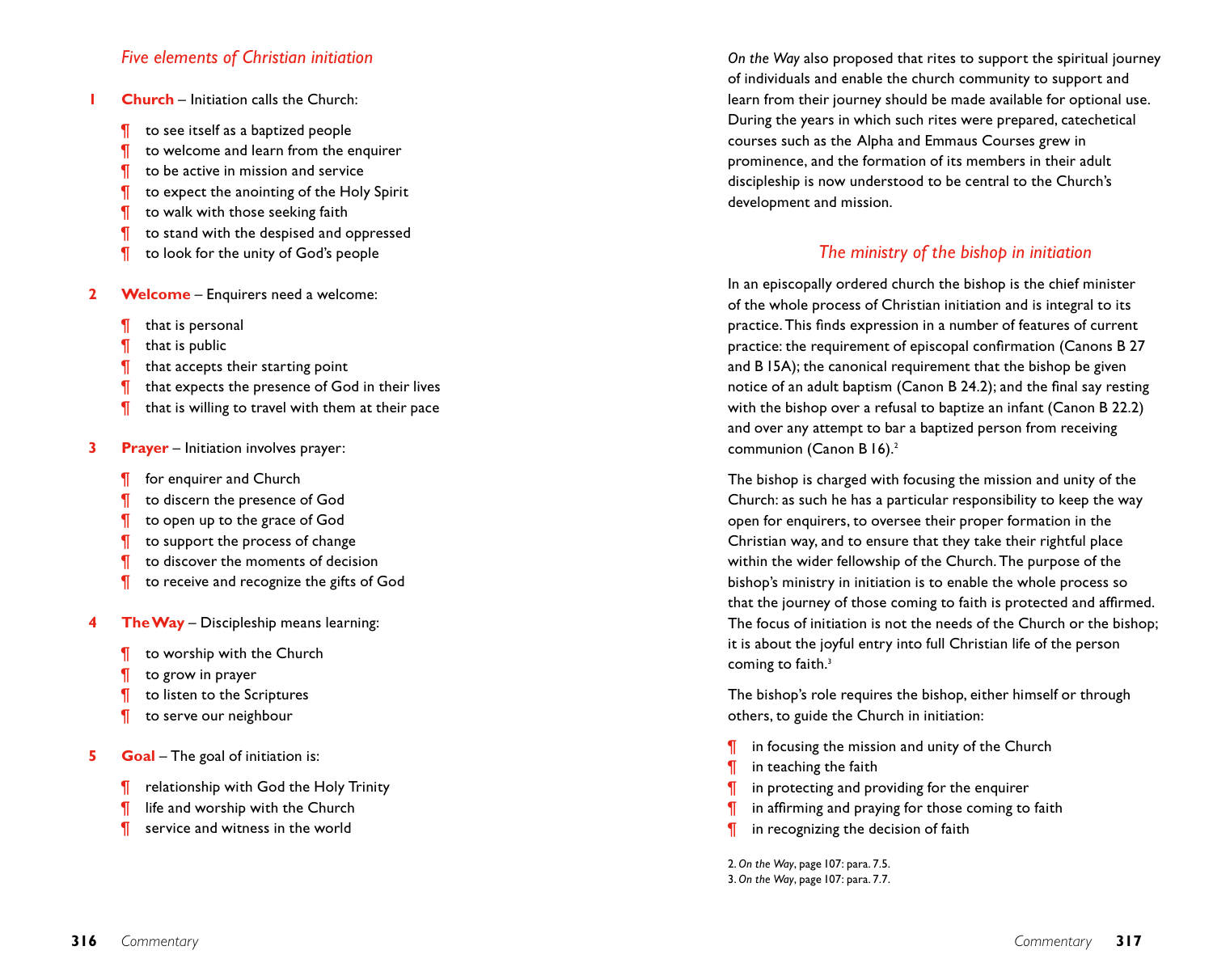## *Parish policies on initiation*

Parishes and congregations need to have a clear and developing grasp of their approach to Christian initiation. This implies the involvement of the PCC (or equivalent) and wider church fellowship, not simply an initiative by the clergy.What is more, such parish policies and approaches must have regard for those particular concerns which are embodied in the bishop's oversight of initiation. This means that each parish would need to identify and own its approach to the welcome and formation of new believers. These approaches should be worked out in appropriate dialogue with the bishop and should cover:

- ¶ the welcome, formation and sacramental initiation of adult enquirers
- ¶ an appropriate pattern for responding to requests by non-churchgoing parents for their children's baptism
- an appropriate pattern for the admission to communion of baptized children
- ¶ provision (where appropriate) marking the entry into adulthood of young people growing up within the Church.<sup>4</sup>

### *Story, journey and the Way*

In Acts 9.1-31 Paul's conversion is not complete with the dramatic religious experience described in verses 3-9. It reaches its conclusion with verse 19, after the church in Damascus has played its part in the welcome and incorporation of the new believer. The figure of Ananias and the unnamed disciples of verse 19 are integral to the story. The flow of the narrative includes five elements without which Paul's initiation would have been defective: welcome, spiritual discernment, prayer, baptism, and incorporation into the community of the Church.

The passage also indicates the importance of stories and storytelling in Christian experience and therefore in Christian initiation. The story of Paul's conversion is told three times in Acts. Christian initiation cannot be reduced to doctrinal and moral instruction or liturgical rites; it must include the narrative of rounded human experience. Christian formation must allow an individual's story to be heard and to find its place within the unfolding story of faith in the Church and in the Scriptures. There must be appropriate space

4. *On the Way*, pages 110–111: para. 8.2.

in the processes surrounding baptism for the telling and retelling of human stories.

It is while Paul is on the road that he meets the risen Christ. Journey is a major image in the narrative of Scripture from the call of Abraham through to the itinerant ministry of Jesus and beyond. As an image of human life and of the passage to faith it allows both for the integration of faith and human experience and also for the necessity of change and development.<sup>5</sup>

In this story of Paul's conversion the first Christians were known as the Way (Acts 9.2 – cf.18.25,26;19.9,23; 22.4; 24.14,22). As a name for life in the Christian Church, the term Way draws together three important dimensions of Christian discipleship: movement, integration and pattern. This last provides an important complement to the open-endedness of the idea of journey. Much New Testament church life and instruction was about establishing appropriate patterns in the believing and living of Christian communities and individuals. In the New Testament the Greek word *tupos* (pattern, example, imprint) points to this important dimension of Christian formation (cf. Romans 6.17; Philippians 3.17;1 Timothy 1.16; 4.12; 2 Timothy 1.13; Titus 2.7). The idea of communicating a shape to Christian gathering, believing and living occurs much more widely than the term itself. Satisfactory approaches to Christian initiation need to reflect the dimensions of open-endedness, integration and patterning that are present in the idea of the Way.<sup>6</sup>

# *A theological framework*

In preparing these services and additional supporting rites the Liturgical Commission had before it the following biblical framework, believing that baptism involves:

- ¶ *separation* from this world that is, the world alienated from God, and
- **T** reception into a universal community centred on God, within which
- ¶ his children can *grow* into the fullness of the pattern of Christ, and
- ¶ a community whose *mission* is to serve God's Spirit in redeeming the world.

5. *On the Way*, pages 18–20: para. 2.2. 6. *On the Way*, page 20: para. 2.3.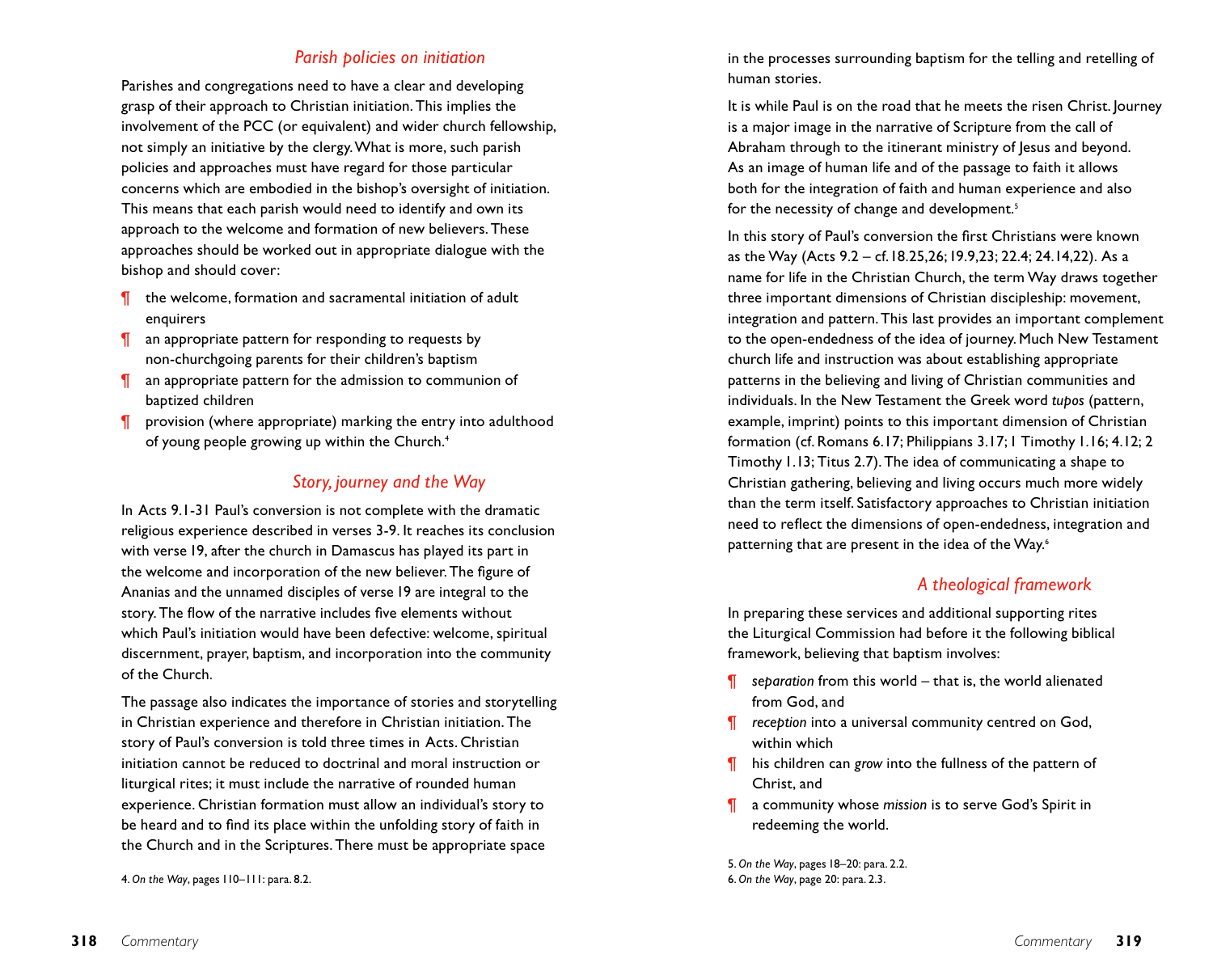*Separation*: The 'world' in the New Testament sense fails to 'give God glory' (Romans 1.21) and is thus subject to forces other than God, a condition manifest in idolatry. This social blindness and estrangement is the root sin of which actual sins are symptoms. Sin and righteousness are primarily terms of relationship from which corresponding attitudes and acts derive.

*Reception*: The root remedy for sin is therefore the creating of relationship in a community centred on God with a new pattern of life. For their right growth new human beings need to be grafted in from the start.

This separation and reception are expressed in the New Testament by a rich variety of overlapping metaphors. In these metaphors God's action is primary; so, for example, repentance (change of heart and direction) is seen not as human achievement (Jeremiah 13.23) but as response to God's gracious initiative. Images of drastic change can be taken as picturing a moment or event and are complemented by the journey motif. Exodus leads on to Sinai and the giving of a new covenant and torah; Easter is followed by Pentecost and the Holy Spirit as God's law internalized as promised by Jeremiah (31.31-4); the Church as the new Israel of God, his army marching to the promised land through the desert of testing, but with guidance and provision for the journey (1 Corinthians 10.1-13), and with spiritual armour for Christ's soldiers and servants (Ephesians 6.10-18; 2 Timothy 2.3-5,15).

*Growth and transformation*: Thus reception into the community is the beginning of a journey of growth into the pattern of Christ, learning obedience through testing and temptation, just as Jesus' baptism was followed by a period of adjustment and testing (cf Hebrews 5.8,9). This journey will pass through different stages of maturity and responsibility; there will be crises, reversals and renewals which it may sometimes be appropriate to acknowledge and support in a public way.

*Mission*: God's purpose in bringing members of the community to full growth (the stature of Christ, Ephesians 4.13) is through them to establish his rule over the world ('the kingdom of God') and bring the world to perfection. The goal can be seen both as this-worldly and social ('a new heaven and a new earth') with responsibility for the social order, and as other-worldly and individual, entry into the life of the world to come, of which the Holy Spirit is foretaste and pledge (Romans 8.23; 2 Corinthians 1.22; Hebrews 6.5). This is what the Greek Fathers called sharing in the divine nature (2 Peter 1.4; cf 2 Corinthians 8.9), and Irenaeus expresses as 'he became man that we might become God', a process which begins at baptism. Baptism can thus be seen as the beginning (Greek *arche*), which holds within itself its goal (Greek *telos*), as already given but not yet worked out. This may help to see how 'moment' includes within itself 'process', and points beyond space-time to the eternal, the resurrection reality which is in time and beyond it. It also shows how entry into the new community is also entry into the life of the Trinity, putting on Christ who in his baptism was acknowledged as Son by the Father and indwelt by the Spirit.

This baptismal framework is communicated in Scripture through a rich tapestry of imagery. Some images cover part of the process; others provide an interpretative picture for the whole. All have a claim to be reflected within any liturgy of baptism; some need to be highlighted either in the preparation for baptism or in reflection after the celebration of baptism.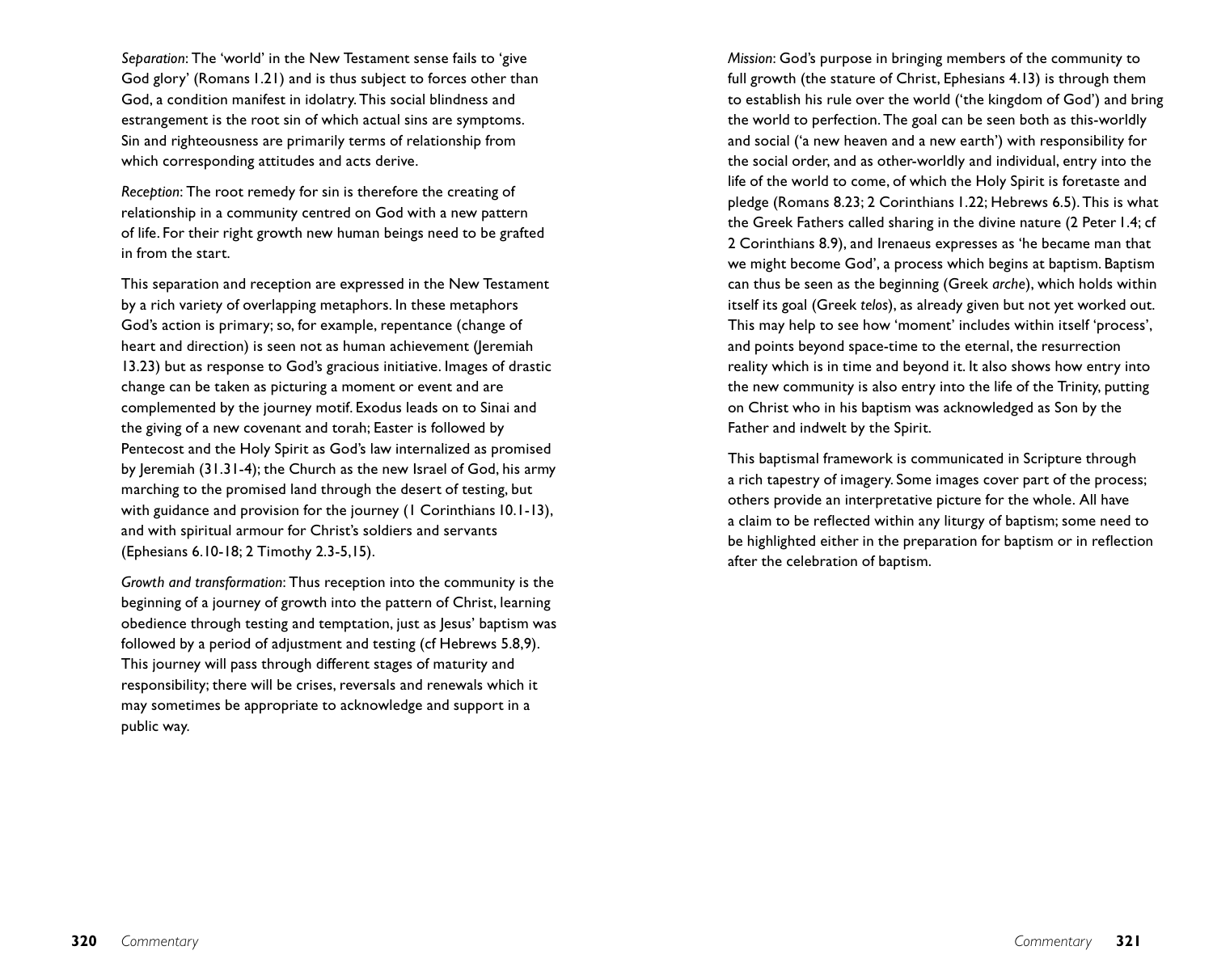### *Church context*

(*See the table opposite.*) In framing one basic liturgy for the baptism of both infants and those who can answer for themselves, the Church is declaring that:

- **T** God's prevenient grace is central (Romans 5.6-8). Baptism is seen as acted evangelism, proclaiming in Christ's death and resurrection God's victory over the world powers of chaos and darkness to establish the new creation.
- ¶ A renewed and Christ-centred understanding of covenant is important. Baptism is the outward sign and ritual mark of incorporation into the people of the New Covenant, sealed by Christ's death. God gives the covenant (Exodus 19.3-6; Jeremiah 31.31-34;1 Corinthians 11.25; 2 Corinthians 3.6); it carries unfolding obligations, but these are the response to God's grace, made possible by his Spirit.
- There is a social aspect of baptism alongside the purely individual. Baptism establishes a corporate belonging, delineating the new world and community and the radical difference between the old and the new. This points to a strengthening of the baptismal affirmations and renunciations. (There is an interesting example from the proposed Ecumenical Baptismal Liturgy of Sri Lanka: 'Do you renounce being ruled by the desires of this world, the flesh and Satan, particularly the snare of pride, the love and worship of money, the power of violence?')
- The liturgy of baptism needs to recognize that coming to faith in Christ involves a personal and social process (what the International Anglican Liturgical Consultation, meeting in Toronto in 1991, called the 'catechumenal process'7 ).This is spelt out in *On the Way*: pre-baptismal preparation both for candidates and their families and for the community into which they will be baptized; continuing post-baptismal formation, opening hearts and minds to the pattern centred on Christ crucified, a reversal of this world's ideas and values; and rites to mark stages on the way, so that they may be appropriated within the community. Infant baptism is open to objection if this process is not clearly signalled.<sup>8</sup>

| liberation  | liberation                                                                                                      | Exodus                                                                          |
|-------------|-----------------------------------------------------------------------------------------------------------------|---------------------------------------------------------------------------------|
|             | rescue from the power of darkness and sin                                                                       | I Corinthians 10.1-4<br>Colossians 1.12-14<br>Revelation 1.5                    |
|             | new creation new creation                                                                                       | Galatians 6.15<br>2 Corinthians 5.17<br>$Isaiah51.9-11$                         |
|             | liberation from Babylon as a new exodus,<br>defeating the dragon of chaos                                       | Genesis 1.2                                                                     |
| new birth   | 'from above'                                                                                                    | John <sub>3.3</sub> ff<br>I Peter I.12<br>James 1.18                            |
|             | reconciliation removal of enmity                                                                                | Romans 5.6-11<br>2 Corinthians<br>$5.18 - 6.2$                                  |
|             | <i>illumination</i> illumination<br>opening of eyes, ears, hearts and minds                                     | 2 Corinthians 4.4-6<br>Genesis 1.3<br>Ephesians 1.18<br>Hebrews 6.4<br>John 9   |
| recognition | receiving the name of Christ                                                                                    | James 2.7<br>Isaiah 43.1                                                        |
| cleansing   | washing<br>removal of defilement                                                                                | Ephesians 5.26<br>Hebrews 10.22<br>Titus 3.5<br>Romans 3.25<br>I John 2.2; 4.10 |
| stripping   | putting off the old human<br>the Christian analogue to circumcision                                             | Colossians 3.9<br>Colossians 2.11                                               |
| clothing    | putting on Christ<br>the new human                                                                              | Galatians 3.27<br>Colossians 3.10                                               |
| dying       | drowning, burial<br>participation in Christ's 'exodus'<br>the ordeal foreshadowed in his own baptism Luke 12.50 | Romans 6.3ff<br>Colossians 2.11<br>Luke 9.31<br>Mark 10.38                      |
|             | resurrection into newness of life                                                                               | Romans 6.4ff<br>Colossians 2; 12;<br>3.1ff                                      |
| building    | as living stones into a new<br>temple/community                                                                 | I Corinthians 3.9ff<br>Ephesians 2.19-21<br>I Peter 2.4ff                       |

<sup>7.</sup> *Christian Initiation in the Anglican Communion: The Toronto Statement 'Walk in the Newness of Life. The Findings of the Fourth International Anglican Liturgical Consultation'*, ed. D. R. Holeton (Grove Worship Series no.118: Bramcote,1991), page 12, section 2, para.14.2. 8. Cf *On the Way*, pages 88–89: para. 5.38.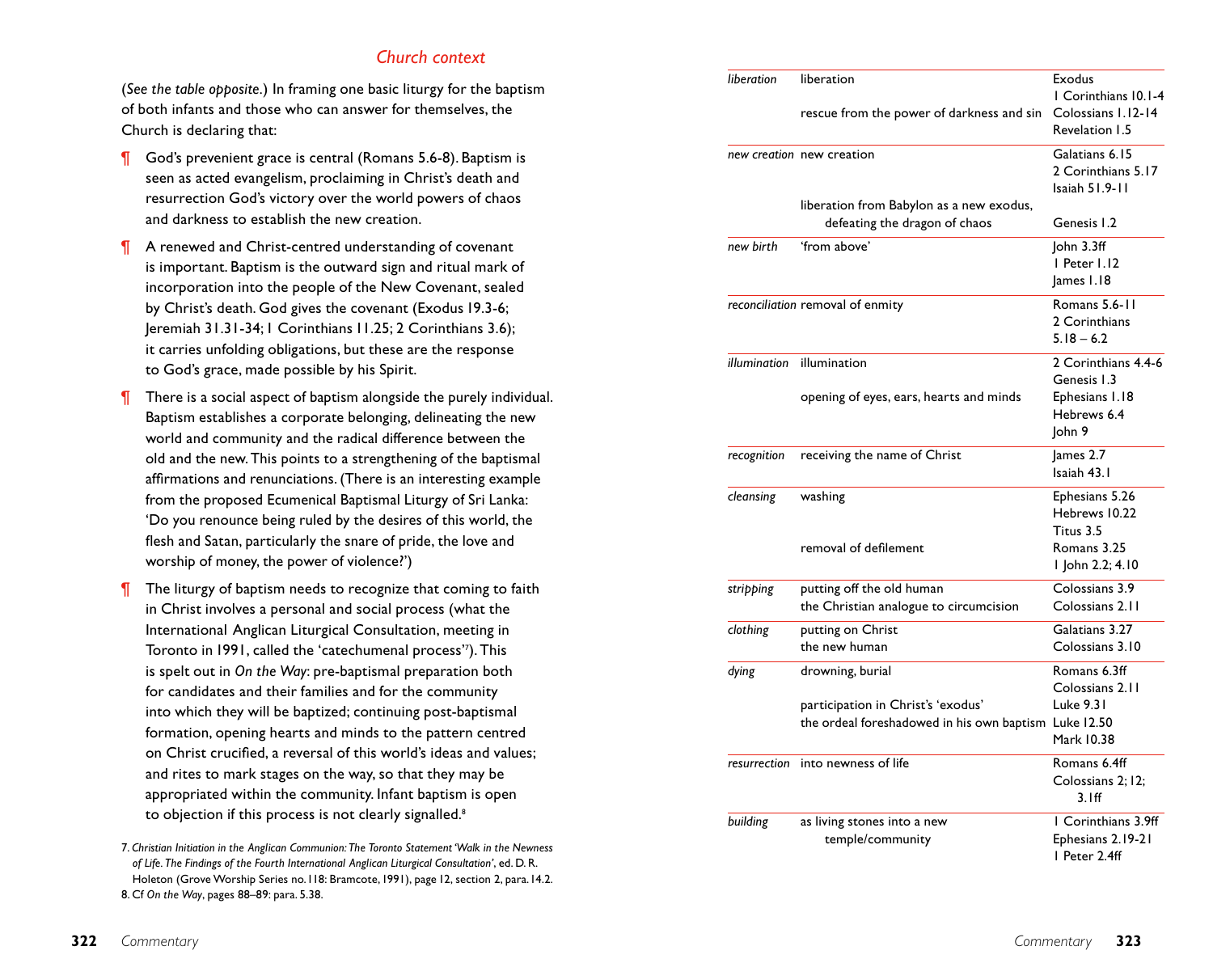Other elements of Christian life follow on from baptism. Growth and mission both require catechesis: induction into the whole of Christian living – worship, prayer, doctrine, ethics, witness and service. In the pattern inherited from the sixteenth century this has normally been expressed by baptism, then a period of instruction leading to confirmation with preparation for Holy Communion and for ministry as part of the royal priesthood. Recent years have seen the emergence of other patterns and the acceptance of a measure of diversity, as discussed in *On the Way*. 9

Whatever pattern is followed, the equipping of God's people for the work of ministry (Ephesians 4.12) will require continuing ministerial formation for all. This will bring ongoing discovery of what was done in baptism and of the new identity, and lead to continual putting on Christ and taking up the cross – learning to see weakness, suffering and failure as the place of redemption, glory and victory. It will welcome the new stages on the journey as the unfolding of God's baptismal covenant and promise. Some of these stages need distinct recognition beyond Confirmation and Holy Communion, for example:

- ¶ *affirmation of baptismal faith* in case of lapse, or fresh experience and commitment
- ¶ *reconciliation and restoration* (confession, penance) in case of straying or fall
- ¶ *healing* if inhibited by weakness of mind, body or will
- ¶ *deliverance* if enslaved by habit, addiction or 'evil spirits'
- ¶ *preparation for death*, at the end of one's personal journey in this life, with death seen as the completion of dying with Christ to 'this world'.

The services have been drafted to take account of the fluid understanding of Confirmation in the Anglican Communion and the developing practices in the Church of England surrounding the admission of the baptized to communion.

#### 9. *On the Way*, pages 64,81–83,90–96.

# **Rites on the Way: Approaching Baptism**

### *Introduction*

Baptism is the sacramental beginning of the Christian life. The baptism of Jesus made visible the presence of God among us and revealed the coming kingdom of God. For Jesus, his baptism represented not simply a beginning; it was a consecration to God's way of salvation. Therefore for Christians today baptism is more than a beginning; it is a mark of ownership and a sign of our calling, a sign to be recalled at each stage of our journey of faith. For those of us who have been baptized, Rites on the Way give an opportunity to continue to explore as a community the riches of baptism, freely given to us through Jesus Christ. Those who are exploring the Way of Christ for the first time set their feet on a path that leads to salvation.

Essential to Christian formation is the appropriation of patterns of belief, prayer and behaviour that give structure and coherence to the Christian life. This is part of what the earliest Christians recognized when they called themselves The Way. In John's Gospel, Jesus describes himself as 'the Way, the Truth and the Life' (John 14.6). The Way points to Jesus as the model of what humans are created to be. It recognizes that, through his life, death and resurrection, Jesus has redeemed us. It declares that Christianity offers a pattern of living made possible through the sharing life and love of God the Holy Trinity.

Discipleship means pursuing a way of life, so for new disciples there are patterns of worship and belonging to be learned, values and priorities to be reviewed, patterns of prayer and of service to be established. Discipleship involves learning to be at home in the Church and to be a sign of God's kingdom in the world. Although this Way is open to all, it is not always easy; yet we do not journey alone. Jesus the fellow traveller, often unrecognized, makes himself known to us on our journey (Luke 24.13-35). The Bible, the sacred writings that open God's ways to us, shows us wisdom and leads us to salvation through faith in Jesus Christ (2 Timothy 3.15). And it is the privilege and calling of the Church as the people of God to welcome and support those who are learning the Way, to pray for them and to walk with them. New disciples are a sign to the Church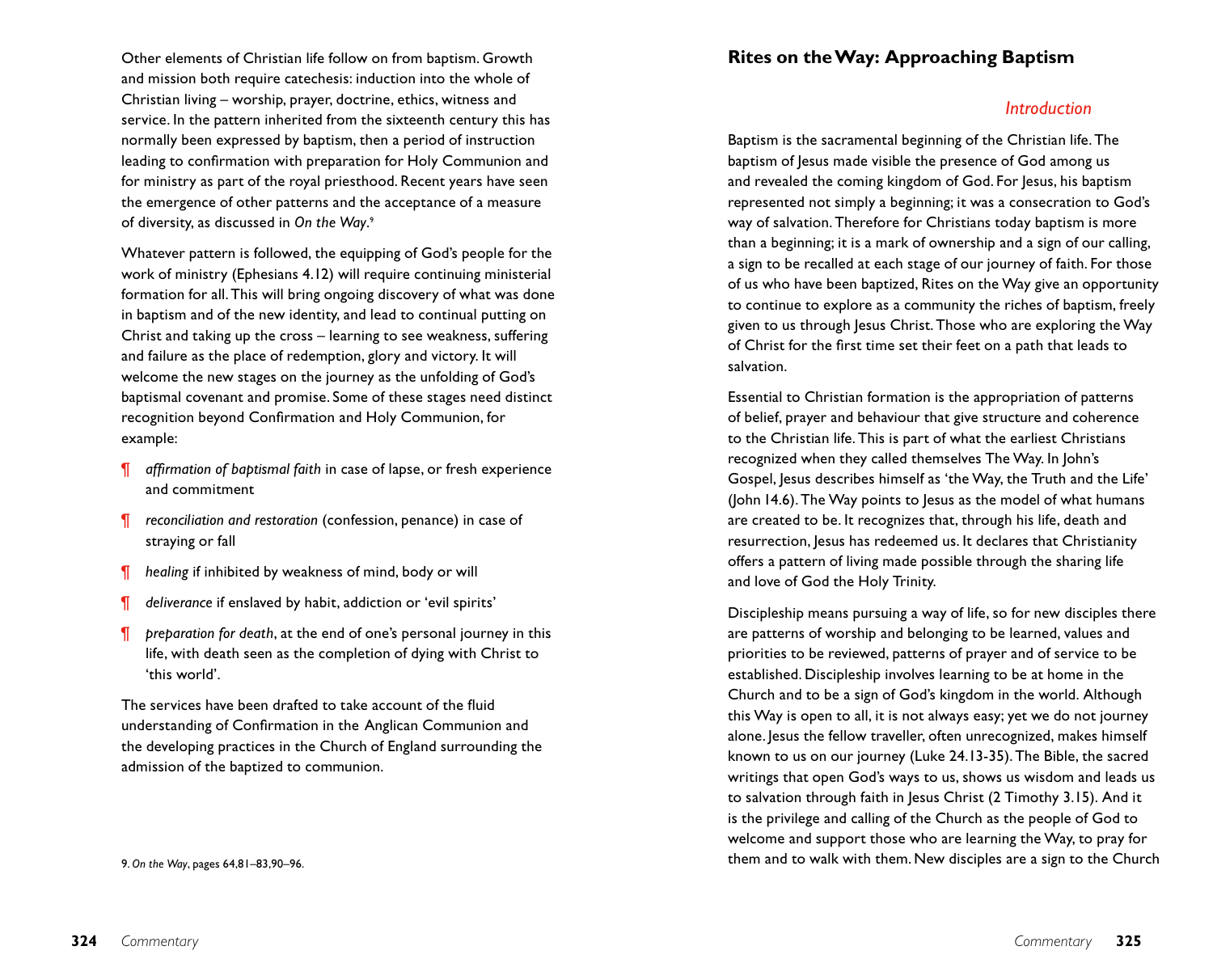of its own calling, and a challenge for the Church to re-examine and renew its own discipleship. It should welcome them as examples and teachers, and be willing to share with them the Way that we are all discovering.

These services seek to recognize that journey and pattern are integral to the Christian life and need to be reflected in any approach to Christian initiation. They offer a framework to help new disciples find their feet in our shared Christian life. They are also offered as aids for all God's people to help explore the identity and calling that are ours in Christ. They complement the other Initiation services.

The texts draw to a considerable extent on material from other churches – especially services from other Anglican churches and the Roman Catholic *Rite for the Christian Initiation of Adults* (RCIA). The RCIA material has needed adaptation for the Church of England context, however, not least because it makes provision only for unbaptized candidates and assumes that baptisms take place only at Easter.

## *Using Rites on the Way*

These rites follow a journey of spiritual exploration leading to a commitment to Jesus Christ. The journey starts with an initial but formal contact with the Christian community, whether by a family asking for baptism for their baby, or by children or adults who can answer for themselves seeking greater involvement in the Church. The journey might or might not lead to a formal rite of initiation, but each rite seeks to affirm and acknowledge the life stages through which we pass as we grow in our understanding of God. Most importantly, the rites for a family or for an individual each begin with welcome and an appreciation of all that the new disciples bring of their faith thus far. Each rite also involves the Church making a commitment to accompany those who have been welcomed on the Way of Christ as they deepen their commitment to Christ and to the Christian community. The journey continues even after a rite of initiation, as the community continues to work out together the meaning of Christian belonging and the imperative to share the good news of the kingdom of God with others.

Different routes are provided for initiation according to the situation.The clergy and those who support people seeking initiation in the Christian community will need to work with the new disciple in discerning the proper pattern of initiation for each individual:

- ¶ an adult baptized as a baby but not episcopally confirmed will probably receive a *Welcome* and after some months (or maybe even more than a year), be ready for the *Call*, with confirmation following some weeks later;
- ¶ those already episcopally confirmed may, following the Call, be seeking to affirm their baptismal faith;
- ¶ those episcopally confirmed in a church which is not in communion with the Church of England may be re-affirming their faith in the context of being received into the Church of England.

When an active member of a non-Anglican church which is not in communion with the Church of England is to be episcopally confirmed or (if already episcopally confirmed) received into the Church of England, much of the catechetical process will be neither necessary nor appropriate. There may, however, be a need for some preparation which involves familiarization with aspects of the Anglican tradition; the amount and nature of such preparation will vary according to the individual and also the church from which they come. In this context, it may also be appropriate for some of the Rites on the Way to be used.

The *Welcome of Those Preparing for the Baptism of Children* may be used whether or not there has been a Thanksgiving for the Gift of a Child – in a baptism preparation group, in a home or in the main Sunday service, as appropriate. This short rite is both an encouragement and a promise to the family that they are welcome in the Church and that it offers them and their child support on their journey of faith. Godparents and sponsors may be commissioned during this rite.

The *Welcome of Disciples on the Way of Faith* marks the beginning of the formal journey of faith for new disciples who can answer for themselves. It is not intended for initial enquirers so much as for those who want to commit themselves to continuing the journey. This rite recognizes a changing relationship between the community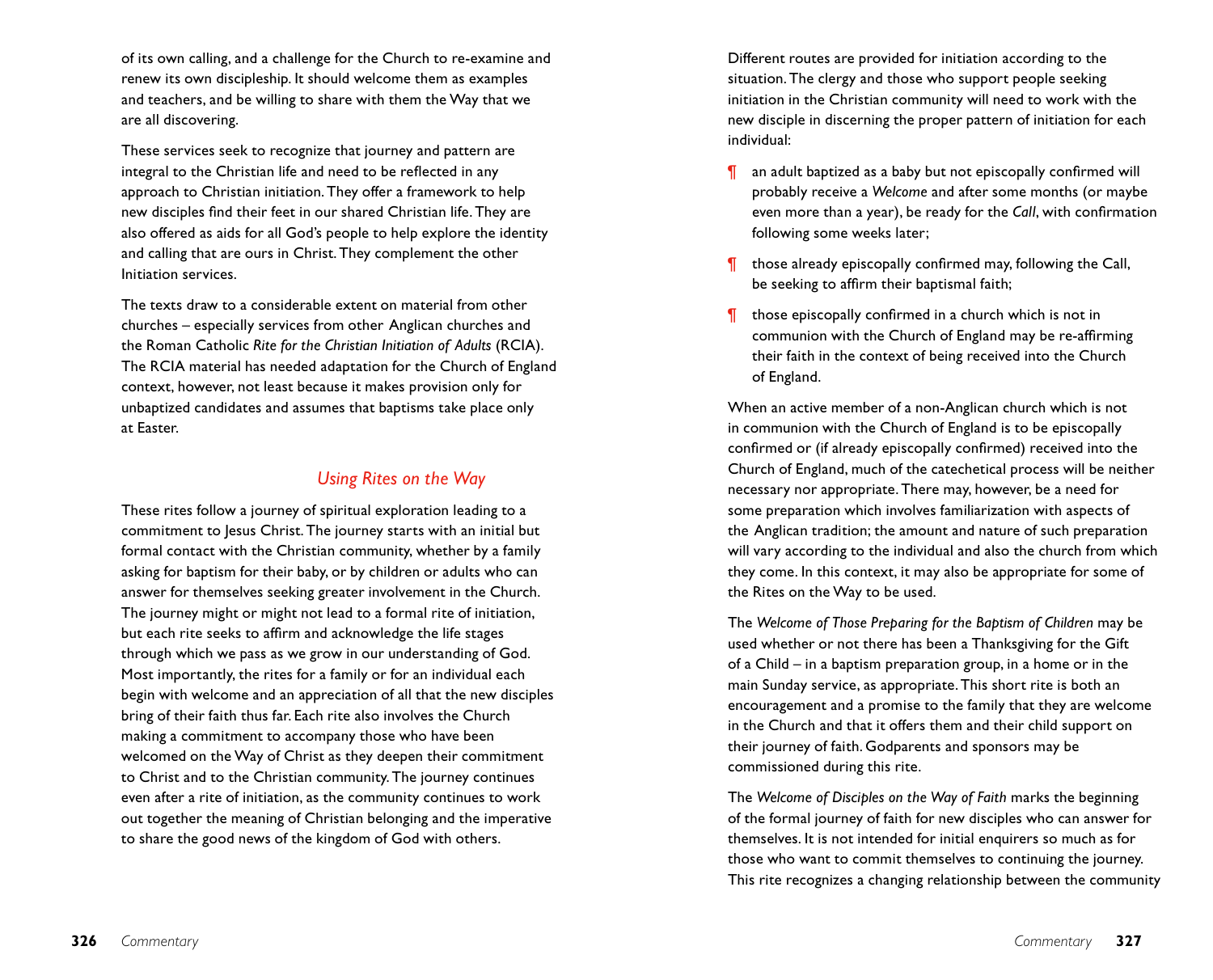and the individual, and involves the shared decision by the Church and a new disciple that the latter is ready to proceed to a period of commitment to the community and to study of the Way. No one should be required to be welcomed as a new disciple, nor should pressure be put on them to continue towards initiation, should they wish to withdraw.

The Welcome recognizes that disciples are moving into a new relationship with the church community. The congregation should be encouraged to support and pray for them, and to see them as examples of Christian discipleship from whom they can learn and grow themselves. The disciple on the Way of Christ should agree with the minister on a member of the Church to be their companion and supporter, and to act as their sponsor. Godparents and sponsors may be commissioned during this rite.

Exploring the Christian faith and living the life of the baptized involves meeting the living Christ among his people, in personal prayer, in the proclamation of the Scriptures, and in the service of others. Those who are welcomed as disciples in the Way of Christ should therefore meet regularly, if possible as a group, to explore the Way of Christ with those who are designated as guides and teachers. *Affirmation of the Christian Way* complements such exploration, and the *Resources* may also be useful in that context.

At some time, the disciple may be ready for the *Call and Celebration of the Decision to be Baptized or Confirmed, or to Affirm Baptismal Faith*. The Call is intended for those who wish to continue on the Way, following a period of exploration and regular involvement in the Christian community. It marks the beginning of a period of more intense preparation for the rite of initiation. The role of the sponsors in discernment should not be underestimated. Through prayer and listening, they have made the journey of faith with the new disciples to this point of commitment, and their continuing support and wisdom will help both the candidates and the congregation grow in the Way.

For the new disciple, this period marks the transition from learning about the life of Jesus to formation in the Christian life and learning about the faith, worship and witness of the Church. Traditionally, those preparing for initiation are given the Apostles' Creed on the Third Sunday of Lent and the Lord's Prayer on the Fifth Sunday of Lent. *On the Way* proposed that all Christians should be encouraged to make these four texts their own, in order to give fuller shape to their discipleship: Jesus' Summary of the Law, the Lord's Prayer, the Apostles' Creed, and the Beatitudes. The *Presentation of the Four Texts* offers liturgical provision for the handing over of these core texts in the study group and/or in church. *Prayers in Preparation for Baptism* may be useful as Christian initiation becomes imminent.

Leading people in worship is leading people into mystery, into the unknown and yet the familiar; this spiritual activity is much more than getting the words or the sections in the right order. The primary object in the careful planning and leading of the service is the spiritual direction which enables the whole congregation to come into the presence of God to give him glory, and then to go out energized for mission. It is entirely appropriate that the leaders of these rites share with the new disciples and their sponsors in the planning and leading of these services. Participation in the preparation of worship and inclusion in its leadership will be valuable in helping those who are still learning about Christian worship to understand and own it.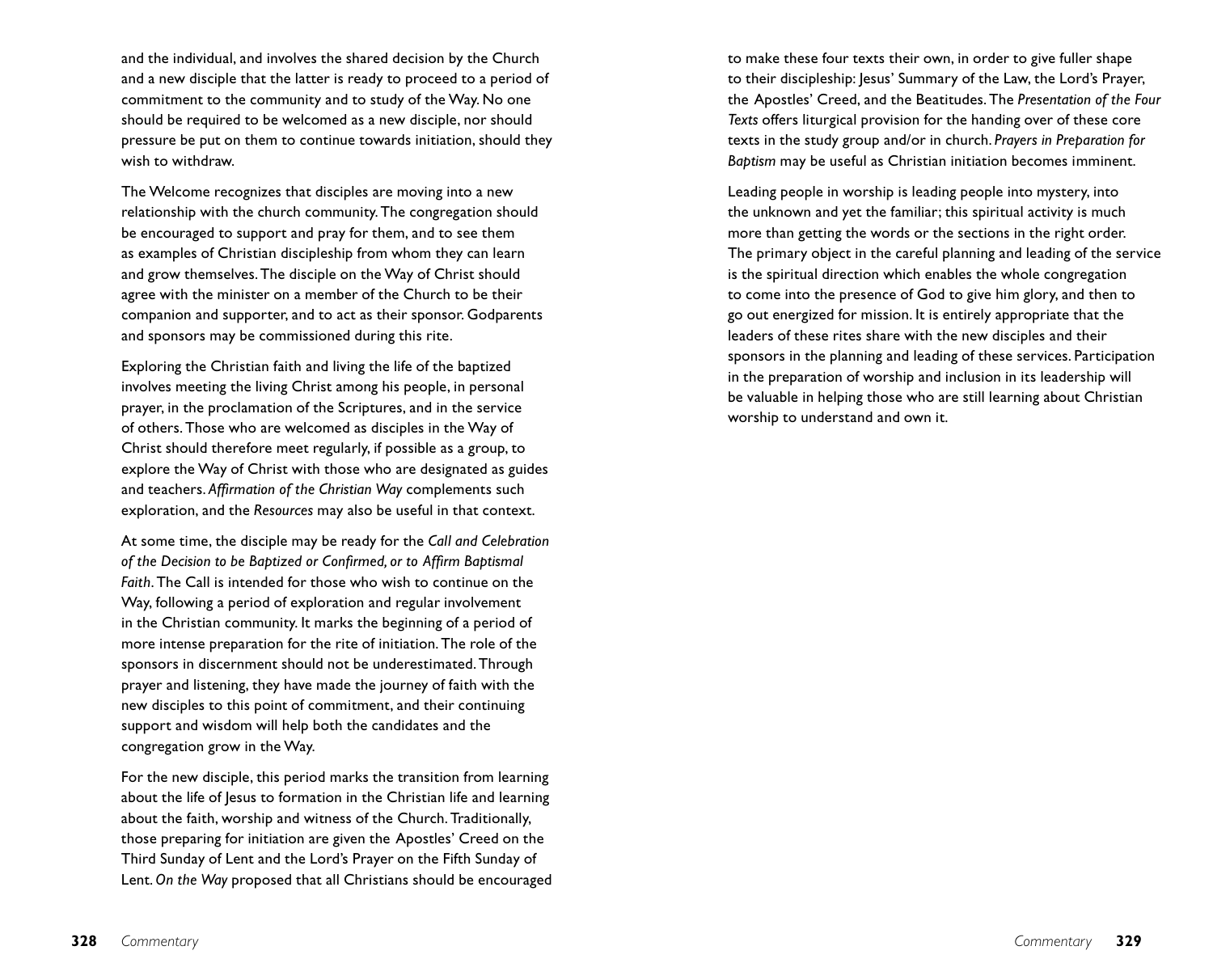# **Seasonal patterns of initiation for those who can answer for themselves**

Rites on the Way support a journey of faith which in some ways mirrors the story of lesus as it is told by the Christian community through the seasons. It is therefore appropriate to use the seasons to enhance the sense of journey and of the climax to that journey which is already firmly within the historical understanding of the faith.

# *(i) The journey of faith with initiation at Easter*

Lent, Holy Week and Easter, in which the Church celebrates the mystery of Christ's death and resurrection, are traditionally associated with Christian initiation. The focus throughout Lent on penitence, prayer, study and self-denial has its roots in the time of final preparation for baptism. The following is a possible pattern for liturgical celebration of the journey of faith through Lent, Holy Week and Easter.

| Pattern I                      | <b>Initiation at Easter</b>   |
|--------------------------------|-------------------------------|
| Call                           | The First Sunday of Lent      |
| Presentation of the Four Texts | The Second, Third, Fourth and |
|                                | Fifth Sundays of Lent         |
| Baptism, Confirmation          | Easter Vigil or Easter Day    |
| (if bishop presides),          |                               |
| Affirmation, Reception         |                               |
| Thanksgiving and Sending Out   | Pentecost                     |

The process of exploration is likely to be long. Certainly, it is likely that the *Welcome of Disciples on the Way of Faith*, which marks the beginning of the formal journey of faith, will happen some months before the disciple is ready to accept the Call. Thus, if initiation is planned for the EasterVigil, the Welcome may take place in late summer or early autumn. The group of new disciples will meet regularly, and begin to explore their own readiness for the *Call and Celebration of the Decision to be Baptized or Confirmed, or to Affirm Baptismal Faith* after Christmas. The Call marks the transition from exploration of the Way to a period of preparation for initiation. This is particularly appropriate for the First Sunday of Lent, when the whole community is focusing on penitence, prayer, study and self-denial.

Following the Call, continuing preparation for initiation may be characterized by a structured and regular focus on the Four Texts and their liturgical presentation in the context of Sunday worship. This might happen on the Second, Third, Fourth and Fifth Sundays of Lent. *Prayers in Preparation for Baptism* may be used with the study group or in the main Sunday service. During the main Sunday services in the weeks prior to initiation at Easter, the prayers of intercession should regularly include those preparing for initiation and may also reflect the journey of faith of those within the community. In Year A, the readings for Lent in the *Common Worship Lectionary* are particularly suitable for the continuing learning of the Christian community embarking on the initiation of some with in the congregation.

The journey of faith culminates in the celebration of baptism, confirmation (when a bishop presides) or affirmation of baptismal faith at the Easter Vigil or on Easter Sunday. (If it is not possible for a bishop to confirm at the Easter Vigil or on Easter Sunday, it is appropriate that those who are baptized or affirm their baptismal faith at the Easter Vigil or on Easter Sunday be admitted to communion. Confirmation might then follow at Pentecost.) *Thanksgiving for Holy Baptism* (see below) follows at Pentecost, when the Commission and the Sending Out may appropriately be celebrated.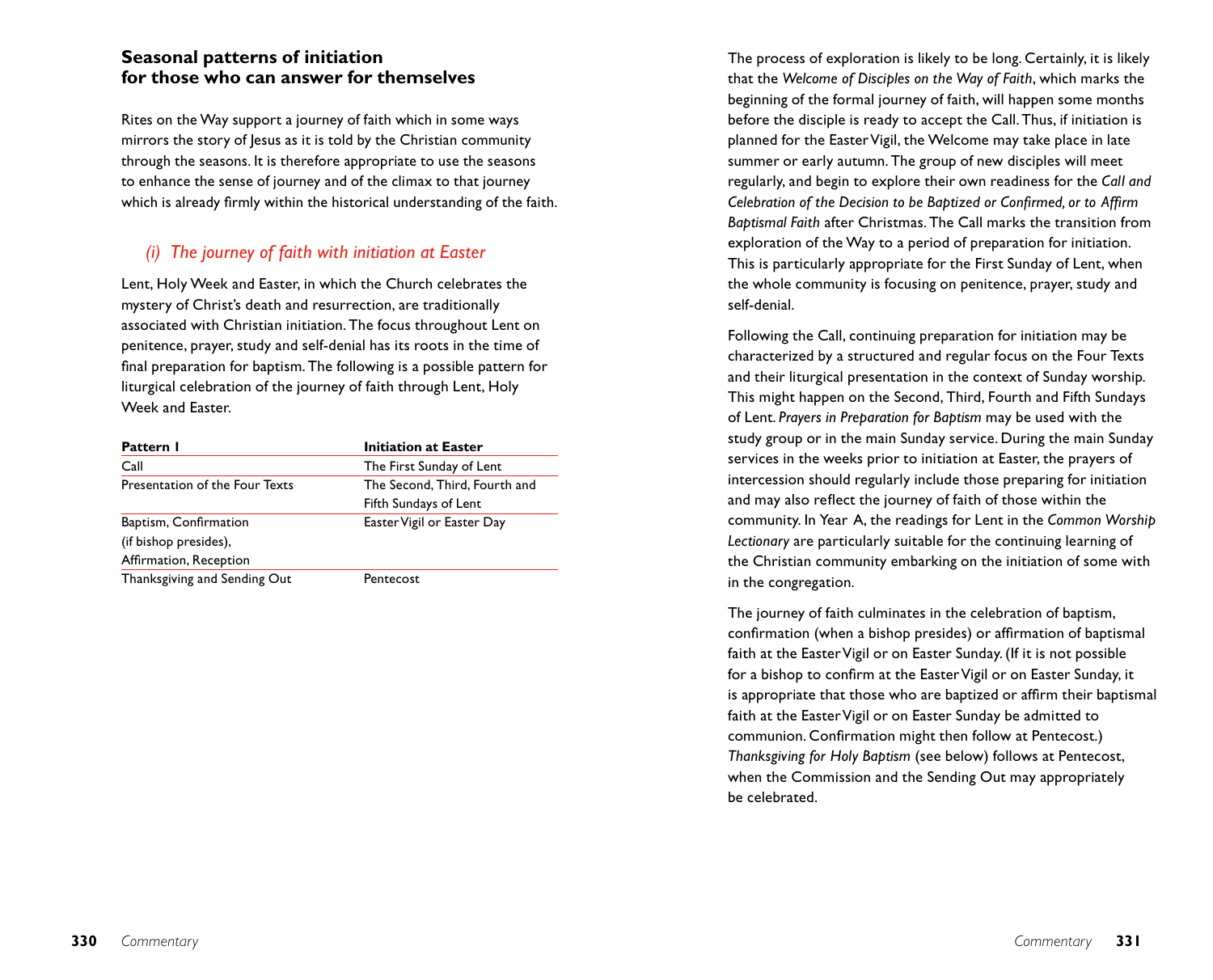# *(ii) Other seasonal patterns*

Although Lent, Holy Week and Easter is a particularly suitable time for rites of initiation, other appropriate seasons include Epiphany and All Saints' tide. Possible timetables for rites of initiation at Epiphany and All Saints' tide are set out in the following tables:

| Pattern 2                      | Initiation at Epiphany /         |
|--------------------------------|----------------------------------|
|                                | <b>Baptism of Christ</b>         |
| Call                           | The First Sunday of Advent       |
| Presentation of the Four Texts | The Second, Third, Fourth and    |
|                                | Fifth Sundays of Advent, The     |
|                                | First/Second Sunday of Christmas |
| Baptism, Confirmation          | Epiphany or                      |
| (if bishop presides),          | The Baptism of Christ            |
| Affirmation, Reception         |                                  |
| Thanksgiving and Sending Out   | The Conversion of St Paul        |
|                                | (25 January) or later, as        |
|                                | appropriate                      |
|                                |                                  |
| Pattern 3                      | Initiation at All Saints         |

| Call                           | Holy Cross Day (14 September)       |
|--------------------------------|-------------------------------------|
|                                | or the nearest Sunday               |
| Presentation of the Four Texts | The last four Sundays after Trinity |
| Baptism, Confirmation          | All Saints' Day or                  |
| (if bishop presides),          | All Saints' Sunday                  |
| Affirmation, Reception         |                                     |
| Thanksgiving and Sending Out   | Christ the King (The Sunday         |
|                                | next before Advent) or later,       |
|                                | as appropriate                      |
|                                |                                     |

Thus, the Welcome is made some months before the Call, and the Call is made at the start of Advent, or on the nearest Sunday to Holy Cross Day. This will allow time to give the Four Texts during the main acts of Sunday worship or in the group of new disciples, whichever is appropriate. Initiation is celebrated on the First Sunday of Epiphany (The Baptism of Christ), or All Saints' Sunday.When initiation is at Epiphany there is no need to make variation from the appointed readings for the day. Thanksgiving follows after a period of growth and reflection following initiation, either just before Advent, at the end of January, or at another appropriate time for the community.

When initiation is to be celebrated at All Saints' tide, attention will need to be given to the suitability of the readings in the intervening period. (For Bible Readings and Psalms at Holy Baptism, see pages 151,157,162 and 167.)

### **Baptism**

The Baptism service is influenced by older traditions reflected in *The Book of Common Prayer* as well as by continued thinking in the Church that wishes to place baptism at the heart of Christian life and mission.

### *One baptism service for adults and infants*

A single service makes clear that there is only one baptism which brings people into relationship with Christ and his Church. 'One Lord, one faith, one baptism' (Ephesians 4.5). This emphasis on one baptism has been a theme of the modern rediscovery of baptism; for example, the International Anglican Liturgical Consultation at Toronto in 1991 stated, 'The same rite, with only a minimum of adaptation, should be used for both those able and unable to answer for themselves'.<sup>10</sup>

The very different personal circumstances of candidates for baptism could easily give the impression that the baptism of children and that of adults are fundamentally different realities. This might lead people to view the baptism of infants as less than baptism or, conversely, to regard the baptism of adults as some sort of strange aberration. For both infants and adults the service has the same inner logic, a movement from welcome and renunciation through to an identification with the people of God in their dependence on God, their profession of the saving name, and the common activities of prayer, eucharist and mission. The different life circumstances of the newly baptized find expression in the very different form that the Commission takes in each case.

# *Accessible language*

The full and rich biblical imagery surrounding baptism and the comparative ignorance of this richness in many sections of modern society pose a major problem in the drafting of services of Christian

10. *Christian Initiation in the Anglican Communion*, page 22, section 4, para. 4.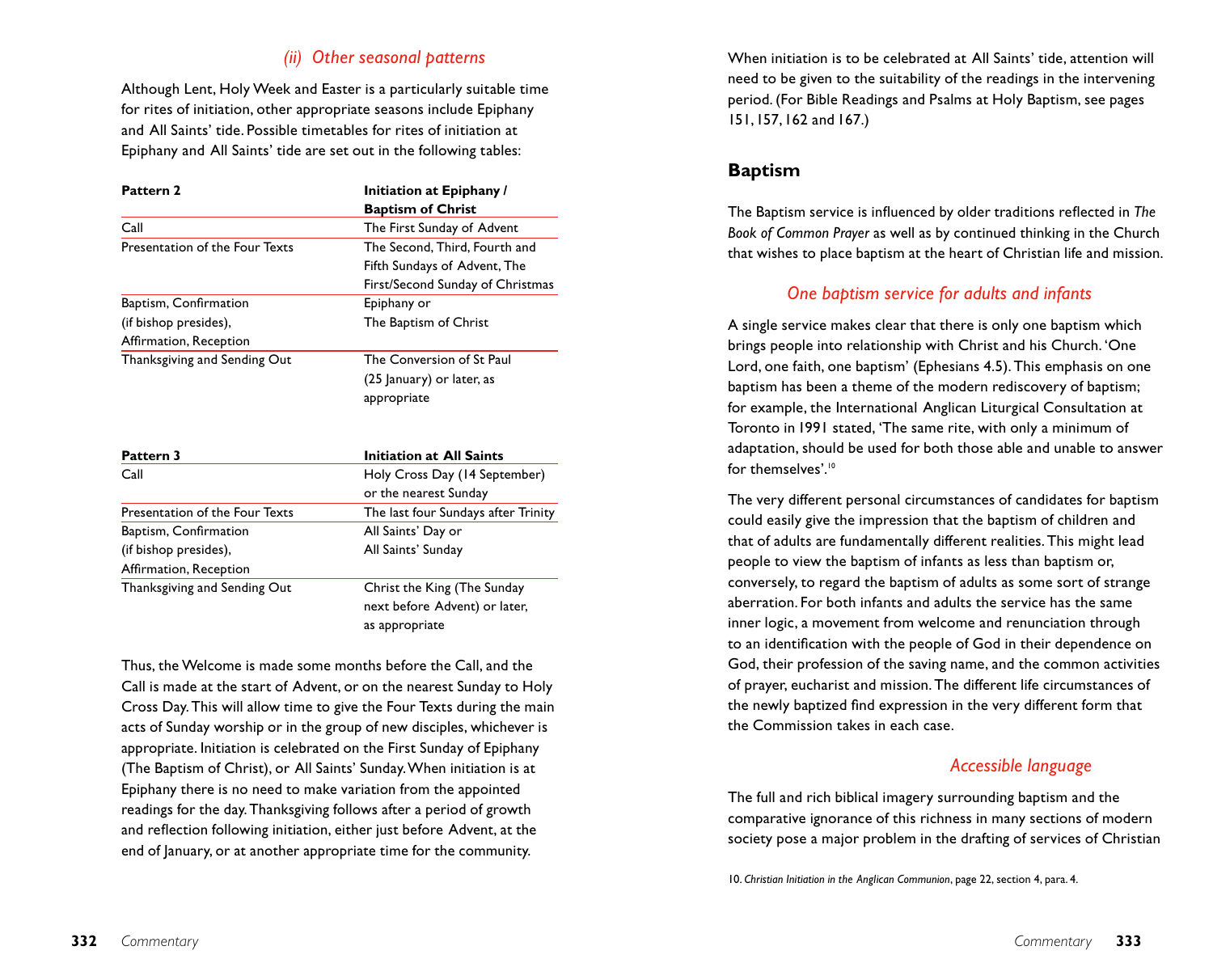initiation. If this tension is resolved by having two rites, one 'churchy' and one 'simple', then the Church's witness to the unity of baptism is undermined. Another common way of resolving this difficulty has been to select one biblical image, commonly that of death and resurrection, and play down other major scriptural emphases. In particular, this has meant the marginalization of many important themes associated with the baptism of Christ that are taken up in the New Testament in the feast of Pentecost: the kingdom of God, identification with the passion of Christ, coming of the Holy Spirit, incorporation into the life of the Trinity and the mission of God in the world.

If the baptismal liturgy of the Church is to do justice to Scripture it cannot be satisfactory simply to thin down the resonance to what can be absorbed at one sitting by those unfamiliar with the many themes associated with baptism. Part of the solution must lie with new approaches to preparation and more vivid presentation of the service. In framing these services a sharp distinction has been drawn between, on the one hand, the language and phrasing that could reasonably be put into the mouth of parents, godparents, sponsors and congregation and, on the other, a richer use of biblical types and allusions in presidential texts. Some would also argue that the risk of losing people by esoteric language needs to be balanced by the danger of patronizing them by simplistic wording.

# *Creed or Profession of Faith*

In the baptism service the creed is a congregational statement of the Church's collective belief rather than a test for the candidate. Candidates are asked to join in a congregational recitation rather than making such a full statement on their own, thereby demonstrating that they are joining, and being drawn into, a community of faith.

The caution in the rubric about only using the shorter credal affirmation when there are 'strong pastoral reasons' arises from a respect for the Anglican position that the Apostles' Creed is 'the baptismal symbol' or profession (Lambeth Quadrilateral,1888). It is also important to avoid any impression of 'first' and 'second' class baptism, or any suggestion that some baptisms require a greater degree of commitment than others.

However, the view was taken that there are pastoral circumstances where a shorter credal affirmation is justified on grounds of the

setting of the baptism and the capacity and circumstances of particular candidates, rather than as a general policy of allowing a 'lighter' option. This is not a straightforward demarcation between infants and adults; there are adults for whom a shorter affirmation might be more suitable. The form of the Alternative Profession of Faith attempts to meet the criticism that the shorter creed in *The Alternative Service Book 1980* divides the work of creation, redemption and sanctification among the separate persons of the Trinity in a way that could be conceived as modalist.

The text of the Apostles' Creed used in the service is a revised version of the modern internationally agreed ecumenical text. This was made available to its member churches by the English Language Liturgical Consultation in 1988. At a number of points the revised text sticks more closely to the original Latin than the text used in the ASB. At one point the Church of England decided not to follow the international text: where this reads in line 3 'God's only Son' the Church of England has continued with the more traditional 'his only Son' on the grounds that the reference here is to the relationship between persons of the Trinity.

# *The sign of the cross*

The sign of the cross is normally made at the Decision. This accords with the catechumenal approach to baptism and allows the Decision to be seen as the climax of a period of spiritual preparation, where the sign of the cross is the badge of Christian discipleship, embraced after the Decision and before entering the waters of death and rebirth. The sign of the cross may be made with oil consecrated for this purpose; this recalls the anointing of athletes before the contest (for the use of oil, see pages 345–348 below). The signing is followed by the prayer for deliverance.

The Prayer Book position after the baptism, reflecting Cranmer's experience of the late mediaeval rites, which included a number of separate signings, has sometimes led to an inappropriate use of the prayer for deliverance after baptism and has contributed to the occasional abuse of making the sign of the cross in water and regarding that as baptism.

Nevertheless, the possibility of signing with the cross after baptism is provided for, but if this is done it should follow the administration of water as a separate action and should be accompanied by the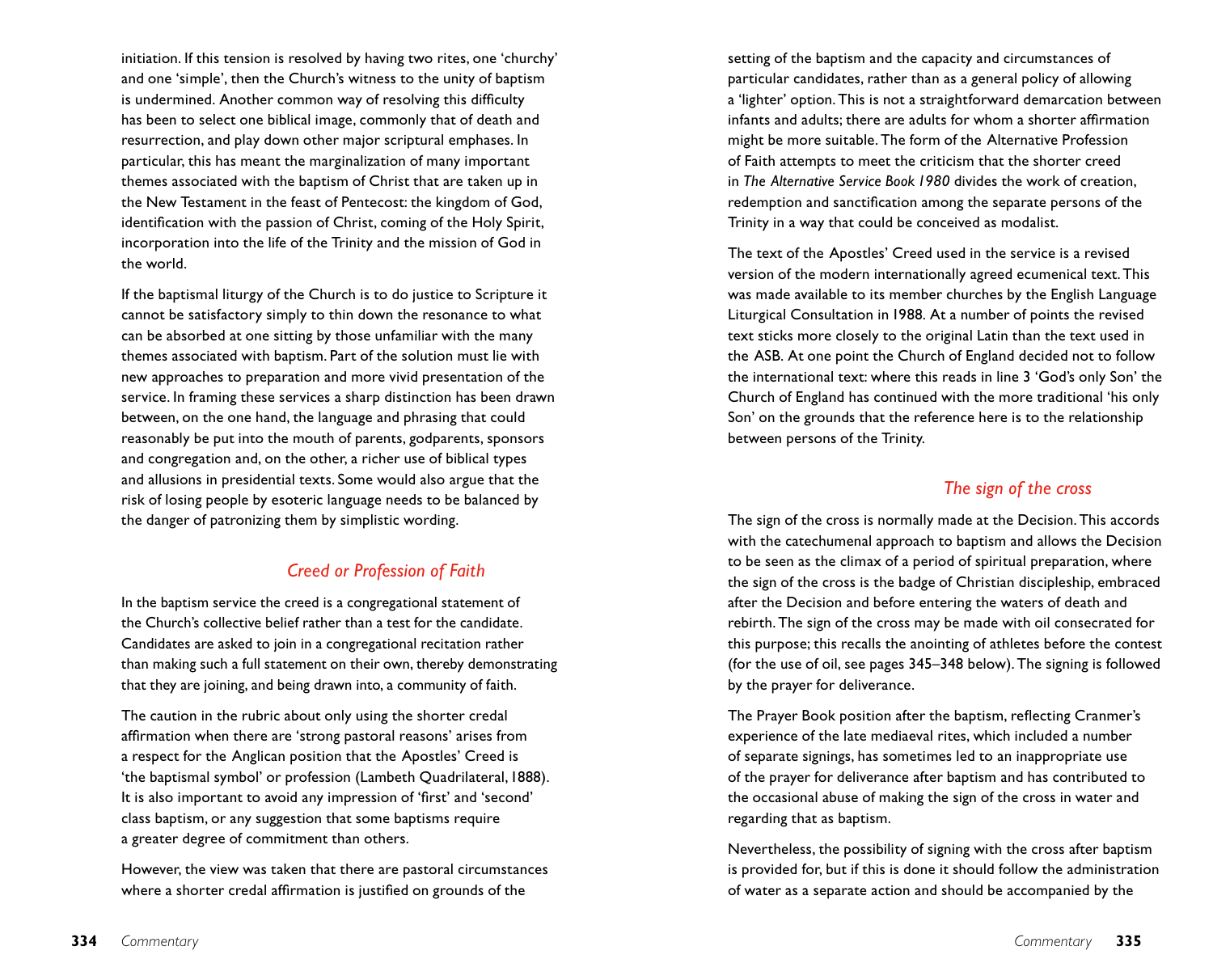text provided at that point in the rite, 'May God, who has received you …', not the text provided at the Signing with the Cross. If no signing takes place after the Decision, the words there are omitted, together with those beginning, 'Do not be ashamed …'. Only the prayer, 'May almighty God deliver you …' is used to conclude the Decision. None of these words are used after baptism.

However, it is possible to make the sign of the cross in both places. If oil of chrism (see pages 347–348 below) is used at the prayer after baptism 'May God, who has received you …', then this may be accompanied by the sign of the cross or by a chi-rho, signifying *Christos*, the Anointed One.

### *Prayer over the Water*

Within the service, the main theological statement about baptism is made in the baptismal Prayer over the Water. The provision of seasonal baptismal prayers reflects the recommendation of *On the Way* that Church of England baptism services should recognize times other than Easter as appropriate for baptism. These prayers represent a conscious broadening of baptismal imagery beyond the narrowly Paschal. Although there is a strong Western tradition of Paschal emphasis, older Western rites retained a broader and more complex range of images, including that of a new birth by water and the Spirit within the new creation.

Opinions differ about the usefulness of congregational responses or refrains with these prayers; in certain circumstances their use, said or sung, can help carry forward what some experience as a lengthy text. Responsive versions of the baptismal prayer can be found here.

### *The Baptism*

The traditional Anglican rubrical preference for administration of baptism by dipping (the root meaning of the Greek *baptizo*) has been preserved. In the light of questions raised in certain ecumenical discussions about the validity of Anglican baptisms where the candidates are merely dabbed with water, the following sentence is included in Note 12 to the baptism service: 'The use of a substantial amount of water is desirable; water must at least flow on the skin of the candidate.'

The explicit provision for clothing after baptism was prompted by three concerns:

- The practical necessity for some form of clothing to take place immediately after the increasing number of baptisms involving immersion, let alone submersion. There is scope for making something positive out of a practical necessity.
- ¶ There are some places with lively family traditions of the christening gown. There is an opportunity to build on existing popular custom, particularly where infants are clothed in the christening gown after the water baptism.
- ¶ Accompanying clothing with text points up a vivid acting out of the biblical language about 'putting on' Christ.

Any text should be seen primarily as an accompaniment to the action. Use of this optional provision allows the momentum of the service to be sustained in a context where the need for drying and clothing can easily give rise to a hiatus. Although in many parochial contexts the need for clothing is still hardly experienced (being more frequently required in the case of adult candidates), its inclusion in the rite gives a clear signal that, on the occasions when some form of clothing is a necessity, there is opportunity to highlight its theological significance.Where there are adult baptisms by immersion, the Baptist tradition of a white towelling dressing gown offered to the newly baptized candidates may well stand for the ancient tradition of clothing in modern form.

# *Prayers of Intercession*

A short form of the Prayers of Intercession or Prayers of the People is included in the baptism service to be used before or after the Welcome and Peace. The rationale for this inclusion is that one of the responsibilities of the newly baptized within the Church is to take their proper place, as members of the royal priesthood, in the privilege and responsibility of public intercession. There is also a danger that without such provision the service may fail to acknowledge the responsibility that all Christians have to share in God's mission to the world.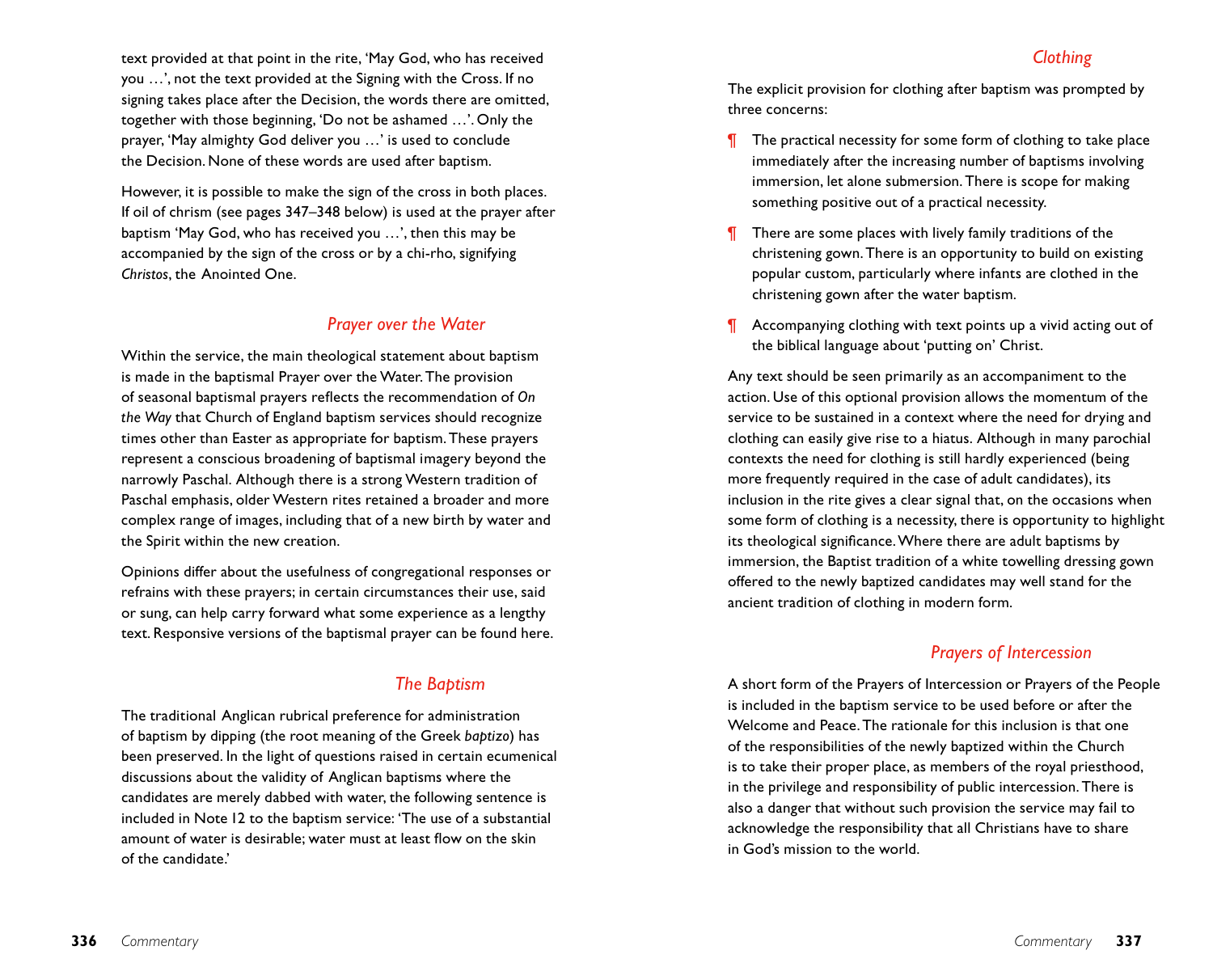# *The Sending Out and the candle*

The optional presentation of a lighted candle to the newly baptized has been placed at the end of the service. The decision to do this was not lightly made and followed experiment in a number of contexts. The text makes a link with the renunciation of darkness, referring back to the lighting of a candle at the Decision, but more importantly it indicates that the primary symbolism is an apostolic summons to shine in the world, which is appropriate to the Sending Out of the whole people of God.

This context has proved a fruitful position in which to use the question-and-answer Commission for the newly baptized who are able to answer for themselves (page 119). The Commission begins the Sending Out, and the end of the Commission may be adapted to lead directly into the blessing, as follows:

May Christ dwell in your hearts through faith, that you may be rooted and grounded in love and bring forth the fruit of the Spirit, and the blessing …

This is then followed by the Giving of a Lighted Candle and the Dismissal.

# *The baptism of adults and admission to communion*

When adults are baptized the Canons of the Church of England (Canon B 15A) allow them to be admitted to communion when they are 'confirmed or ready and desirous to be confirmed'. This allows two practices. In the first the adult is baptized and confirmed by the bishop in the one service and so admitted to communion (at this or a subsequent service). In the second the adult is baptized in the parish (the Bishop having been notified at least a week before – Canon B 24.2) and subsequently brought to the bishop for confirmation. He or she may properly be admitted to communion at the baptism, or after confirmation.

# **Approaching the baptism of children**

Baptism, like birth, cannot be a painless or quick experience if it is to achieve its intended purpose.Whether the baptism of young children is celebrated at the main Sunday gathering or in some other context, it requires the active participation of the Church as well as of the parents and godparents. The baptism service is designed to help this whenever baptism takes place. Baptism is more than a quick transaction performed before a disengaged, or even disapproving, regular congregation.

### *Why can strong feelings arise over baptism of young children?*

*On the Way* identified a sharp clash of expectations that can occur when parents with little active church involvement bring their children for baptism:

One of the main difficulties in implementing any pastoral approach... is the severe clash of expectations that quickly arise between non-churchgoing parents and clergy or congregations. Parents may well be moved by little more than social convention or they may have profound but inarticulate feelings of their child's need of God's favour; they are likely to have very little sense of what may be expected or asked of them. Clergy and congregation are often sharply aware of the demands as well as joys of public Christian discipleship. The two groups have very different starting points and there is often, in the nature of things, too little time for the clash of expectations to be explored.<sup>11</sup>

The report suggests three pastoral priorities for handling this clash of expectations:

- encouraging the congregation to see itself as a baptized people committed to mission;
- ¶ respectful engagement with the starting point of unchurched parents;
- ¶ the creation of space and an appropriate context in which genuine encounter and welcome can occur.<sup>12</sup>

The baptism service is intended to help manage this clash and provides a framework for a continuing relationship with the family.

11. *On the Way*, page 76: para. 5.24. 12. *On the Way*, pages 86–87: para. 5.31.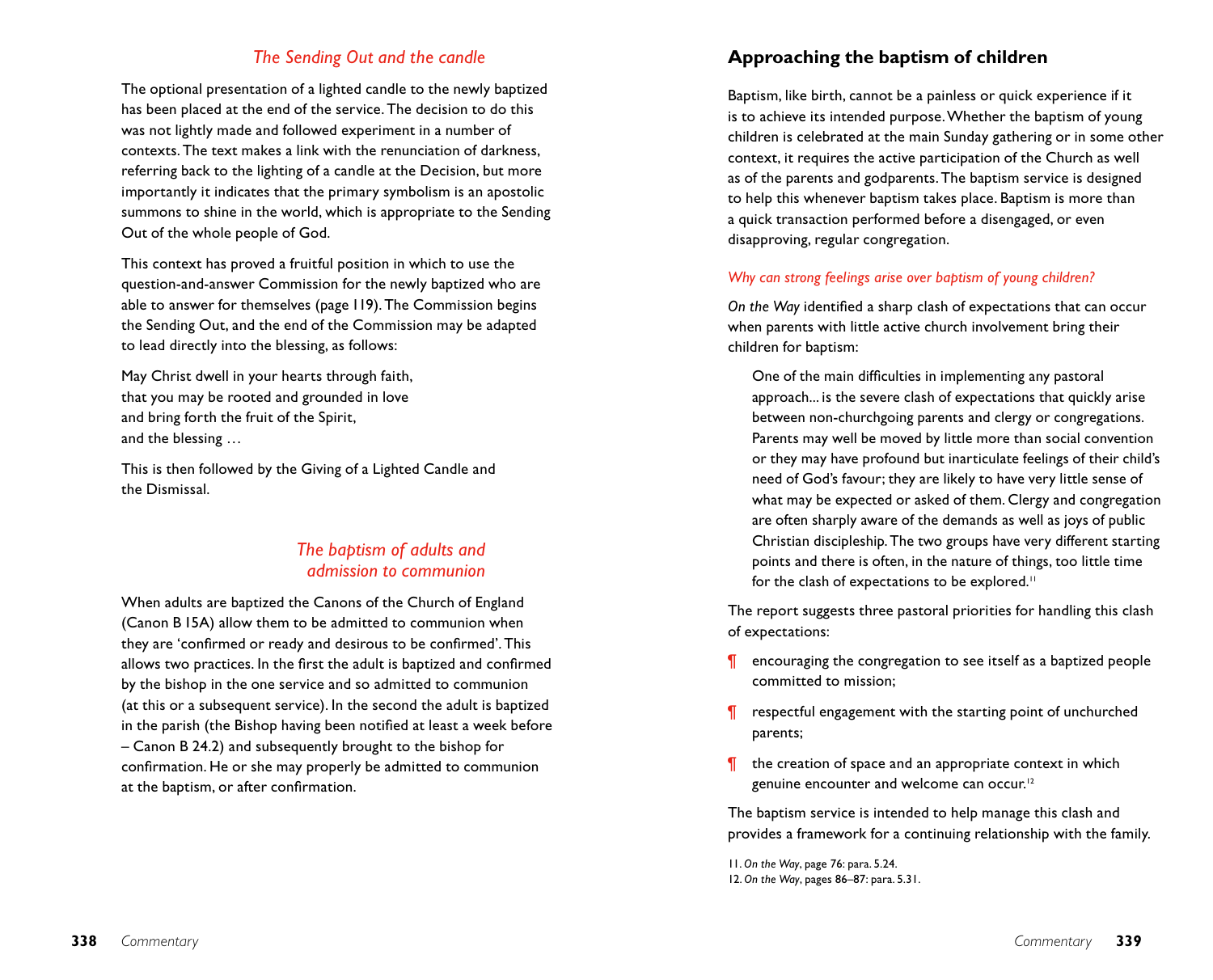#### *Proxy speaking and parental faith*

*On the Way* discussed the question of how parental faith relates to the baptism of children.<sup>13</sup> It contrasted the absence of any explicit demand in *The Book of Common Prayer* with the requirement in *The Alternative Service Book 1980* that parents and godparents acknowledge that they speak 'for themselves and for these children' in making the baptismal renunciations and profession of faith. It identifies two issues of substance.

The first is the legitimacy of the bracketing together of the parents' and infant's baptismal profession. This risks disguising the real commitment to Christ being made on behalf of the child in the act of baptism, a matter which stands out clearly in *The Book of Common Prayer* and the tradition which precedes it, and which is focused in the ancient practice of proxy vows. There is also an objection to requiring that parents should make a personal commitment of the seriousness of a baptismal commitment at the moment when the child, and not themselves, is the focus of the service.

Secondly the report discussed whether such a requirement is to be defended on pastoral or on theological grounds. (Some have appeared to argue that only the children of believers are within God's covenant of grace.) Noting the strong New Testament insistence that membership of the people of God is not a matter of blood or racial descent and the fact that 'household' baptism appears to have included slaves and clients as well as blood relatives, it concluded that such a requirement has to be defended on pastoral grounds. It must rest on the pastoral judgement that, in this social context, the child's only chance of the meaningful Christian nurture implied by its baptism is the full involvement of a believing parent. The report noted as a basic problem with this pastoral defence that it does not take seriously the starting point of many parents, and therefore risks asking too much too soon and forcing people to make statements in the service for which they are not yet ready.

The Liturgical Commission framed its original proposals with these considerations in mind and the matter was discussed at length by the Revision Committee at two stages in the synodical revision of the service. At an early stage the Revision Committee identified that there was an equal division of views among its members on

13. *On the Way*, pages 84–90.

some of the underlying issues raised by these rites and recognized that its task was to provide one service acceptable to, and able to be used by, all shades of opinion in the Church. In the event the Revision Committee accepted that the service should deal with questions to parents and godparents separately from the candidate's baptismal renunciation, and return to the classic form of a proxy decision spoken in the name of an infant candidate. There was unanimous agreement about the wording of the two questions to parents and godparents at the Presentation of the Candidates.

In framing the questions to parents and godparents, the Revision Committee was agreed that a committed Christian faith is presupposed in parents and godparents, but that in practice the extent of such faith is often limited or unarticulated. Equally, whatever text is required of parents must be spoken with integrity and without suspicion of hypocrisy; questions ought not to ask more than can realistically be expected. The rationale for the texts is that the godparental role begins at baptism and continues with the child's subsequent journey of faith. That journey is to be accomplished in the life and worship of the Church and this needs to be articulated. The rationale of the order of events in the rite now presented is that:

- there is one service of baptism for all candidates, of whatever age;
- at the Presentation of the Candidates parent(s) and sponsors must clearly express a willingness to seek baptism on behalf of candidates unable to answer for themselves and to support them in their journey of faith, including helping them take their place in the worshipping community;
- ¶ the service should recognize that the primary concern of the parent(s) is with their child and that parents' and godparents' own journey of faith should develop alongside that of child candidates within the life of the Church.While a high level of serious commitment to the child's development is required of parents and godparents of child candidates, this needs to be expressed in terms of encouragement and to recognize that baptismal sponsors are themselves still on a journey of faith which they will continue in companionship with the newly baptized;
- ¶ the decisions and affirmation of faith are made in the name of the candidates;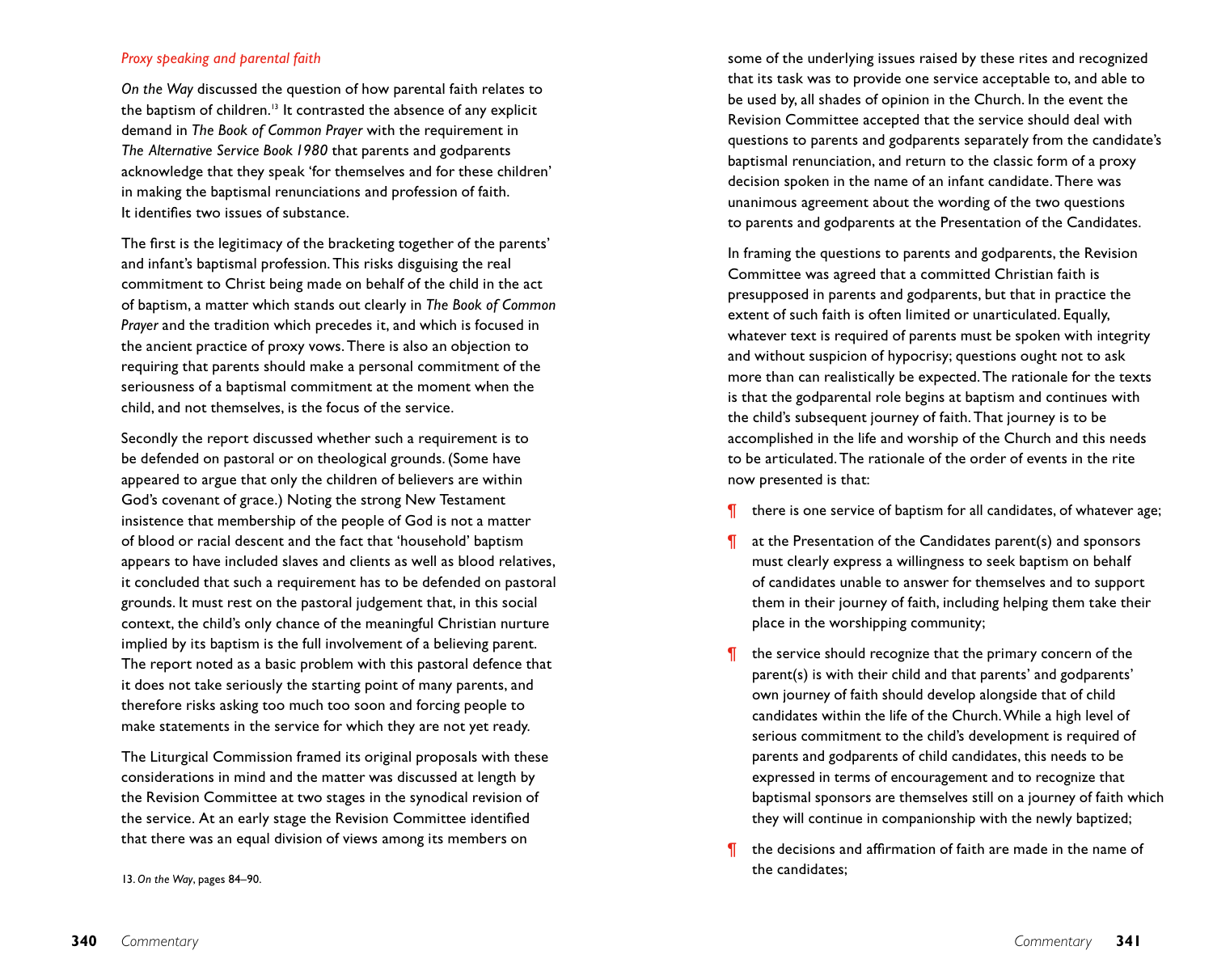- after the baptism itself the implications for those supporting them in the journey of faith are appropriately spelt out;
- it is, of course, presupposed that pastoral practice secures an explanation of this rationale to the parents, godparents and sponsors in advance of the service itself.

#### *How does the service involve the congregation?*

The service involves the congregation in actively welcoming a child who comes to baptism along with his/her parents and godparents, in professing the Christian faith into which the child is baptized, and in praying for child and parents in their life together. It charges the congregation to join the parents and godparents in a common witness to Christ in the world.

#### *How does the service involve the parents and godparents?*

In welcoming the parents and godparents, the service is careful to recognize that their primary motivation is concern for the child and his/her future welfare. The parents and godparents may present a child for baptism; they ask for God's help in walking with their child 'in the way of Christ'; they may sign the child with the sign of the cross after the Decision, and may dress the child in a christening gown after baptism; they are prayed for by the whole congregation after the short charge at the Commission, and may receive a lighted candle on the child's behalf.

# **Frequently asked questions concerning baptism**

#### *What is the difference between a godparent and a sponsor?*

The Canons of the Church of England (Canon B 23) recognize both sponsors, who support candidates for baptism, and godparents, who take on their role at the baptism of children. The baptism service recognizes both a social and a spiritual role for godparents in the lives of their godchildren. The minister can dispense godparents from the normal requirement that a godparent should be confirmed. It is possible for a child to have additional sponsors as well as godparents who also agree to support them in their continuing journey to a mature faith.

#### *Why is there seasonal provision?*

The ancient Church of the West has traditionally associated baptism with Easter. However, other traditions in the Church have associated baptism with other times in the church year, particularly the Epiphany and the Baptism of Christ, and All Saints' tide. There are practical difficulties with trying to hold all baptisms at Easter. These services therefore provide for baptisms at any time ('General') as well as throughout Eastertide, Epiphany and All Saints' tide. The provision includes responsive forms of the Prayer over the Water; these can be used to involve the congregation, particularly by the use of a cantor and appropriate congregational music.

#### *When may oil be used?*

The use of oil is allowed for in the Notes and an explanation of the background and meaning of this practice, taken from the First Report of the Revision Committee, can be found below. Olive oil may be used to sign candidates with the cross after the Decision. The fragrant oil called chrism may be used after the baptism with the prayer after baptism but, in any case, must not be used more than once for the same person in a service. The view has been taken that chrism may be used more than once in a person's journey of faith.

#### *Can families be baptized together?*

Yes. This is provided for in Note 8 to Holy Baptism and Note I to Holy Baptism and Confirmation. It will probably be appropriate to use the short address from the Commission for children able to understand for themselves.

#### *When can the shorter form of Affirmation of Faith be used?*

The rubric in Holy Baptism limits the use of this form to 'strong pastoral reasons' out of a desire to honour the Anglican commitment (embodied in the 1888 Lambeth Quadrilateral) that the Apostles' Creed be regarded as the 'baptismal symbol', that is, the form of the public baptismal profession to which the Church is committed. The shorter form can be used when the Apostles' Creed is regarded for good reason as being too complicated.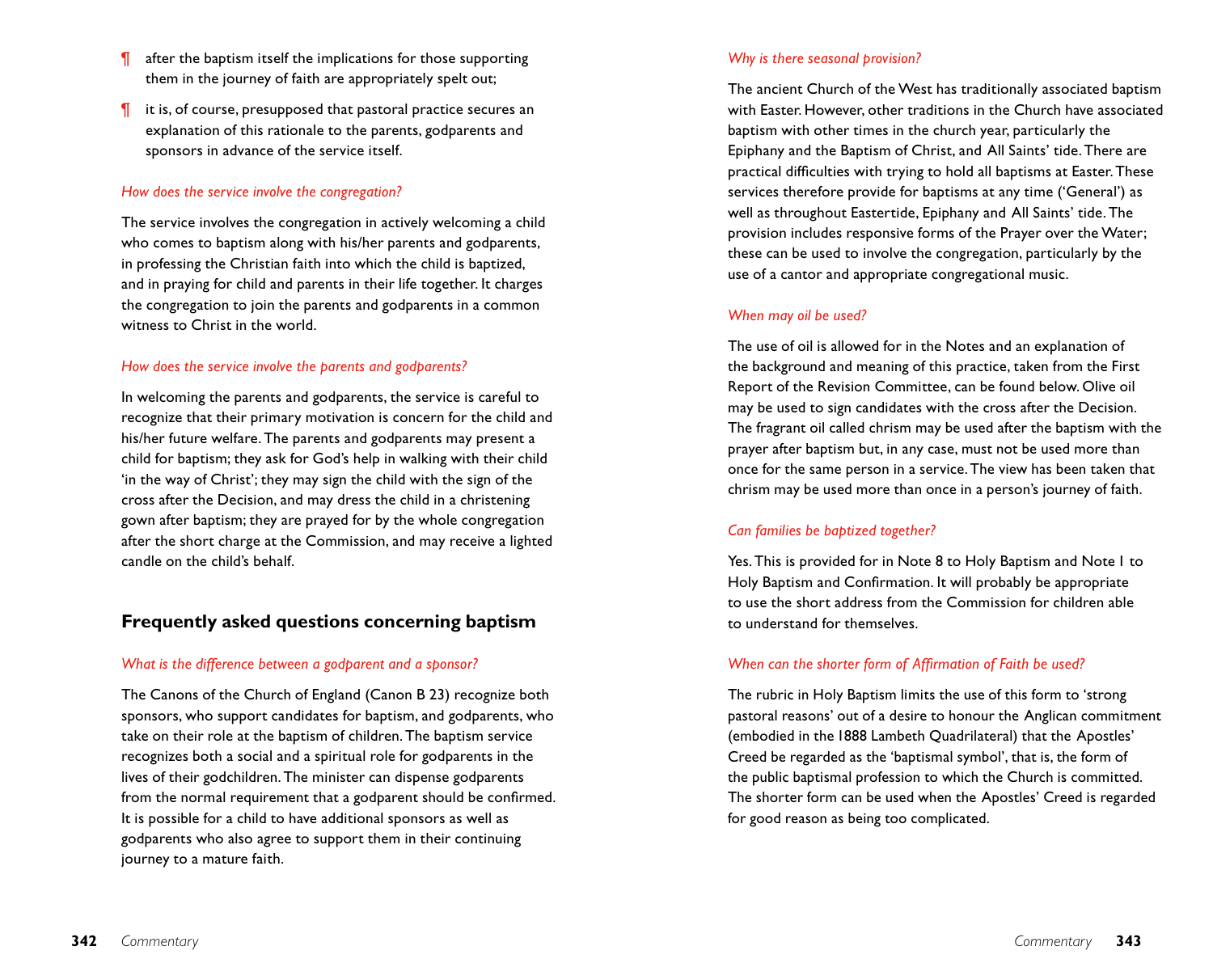#### *When is it appropriate to use the thanksgiving prayer for a child?*

This is not intended to replace the *Thanksgiving for the Gift of a Child,* which itself is best seen as a preliminary (and not an alternative) to baptism. However, it is provided for those situations when the baptism service itself needs also to acknowledge the parents' desire to thank God for the birth or adoption of a child.

### *What should happen when a child or adult is baptized in danger of death and then lives?*

The services make provision for a public celebration that completes the welcome into the life of the Church. Note 2 to the form for Emergency Baptism makes it clear that parents 'should be assured that questions of ultimate salvation or of the provision of a Christian funeral for an infant who dies do not depend upon whether or not the child has been baptized'.

#### *What is envisaged by 'testimony'?*

This does not necessarily imply one particular style of personal presentation. The intention is that, in some circumstances, individuals may value the opportunity to give a brief personal explanation (out loud or in written form) of how they have come to faith.

# **The use of oil in initiation and understandings of confirmation**

*Oil*

The liturgical use of oil should be seen as part of the prayer which is integral to baptism. It is through prayer that the people of God ask for the fullness of God's blessing on the candidate and also express the dependence of the whole baptized company on the once-for-all act of God in Christ. The wealth of imagery which the Scriptures use to describe this salvation is traditionally focused in the Prayer over the Water as well as in prayer for the candidate during the extended preparation and process of baptism. The particularities of such prayer have varied greatly in the practice of the Church and have often included the use of gesture and symbol. In addition the relationship of such prayer to the whole process of baptism has been articulated in different ways. Common gestures have included laying on of hands and the use of oil.

Note 10 to Holy Baptism (page 100) and Note 6 to Holy Baptism and Confirmation (page 129) allow for the use of oil and indicate customary places for its use. These notes briefly refer to longstanding tradition concerning the use of pure olive oil and oil scented with fragrant spices. The use of oil in Christian initiation is practised in various traditions of the Church. It was allowed for in *The Alternative Service Book 1980*, and the 'blessing of oils' is a common feature in the Maundy Thursday services of many dioceses. However, others see no place for the use of additional or supplementary symbolism in the practice of baptism. This was the view taken at the Reformation by the time of the 1552 Prayer Book, when all use of oil was abolished; some would still wish to hold to that position. These different views and practices properly exist within the Church of England and imply no change in doctrine or discipline.

The practice of using oil in association with the rite of baptism has its origin in the natural use of olive oil in Mediterranean culture and draws on rich scriptural imagery. The outward application of oil to the body had a number of distinct uses: for healing, for cleansing and as a sign of celebration. Oil was used for healing and to prepare and soften an athlete's body for the contest. It was associated with washing and was used to cleanse and protect the body. Again it functioned as a sign of blessing, empowerment and joy. The increasing use of oils for cosmetic or healing purposes in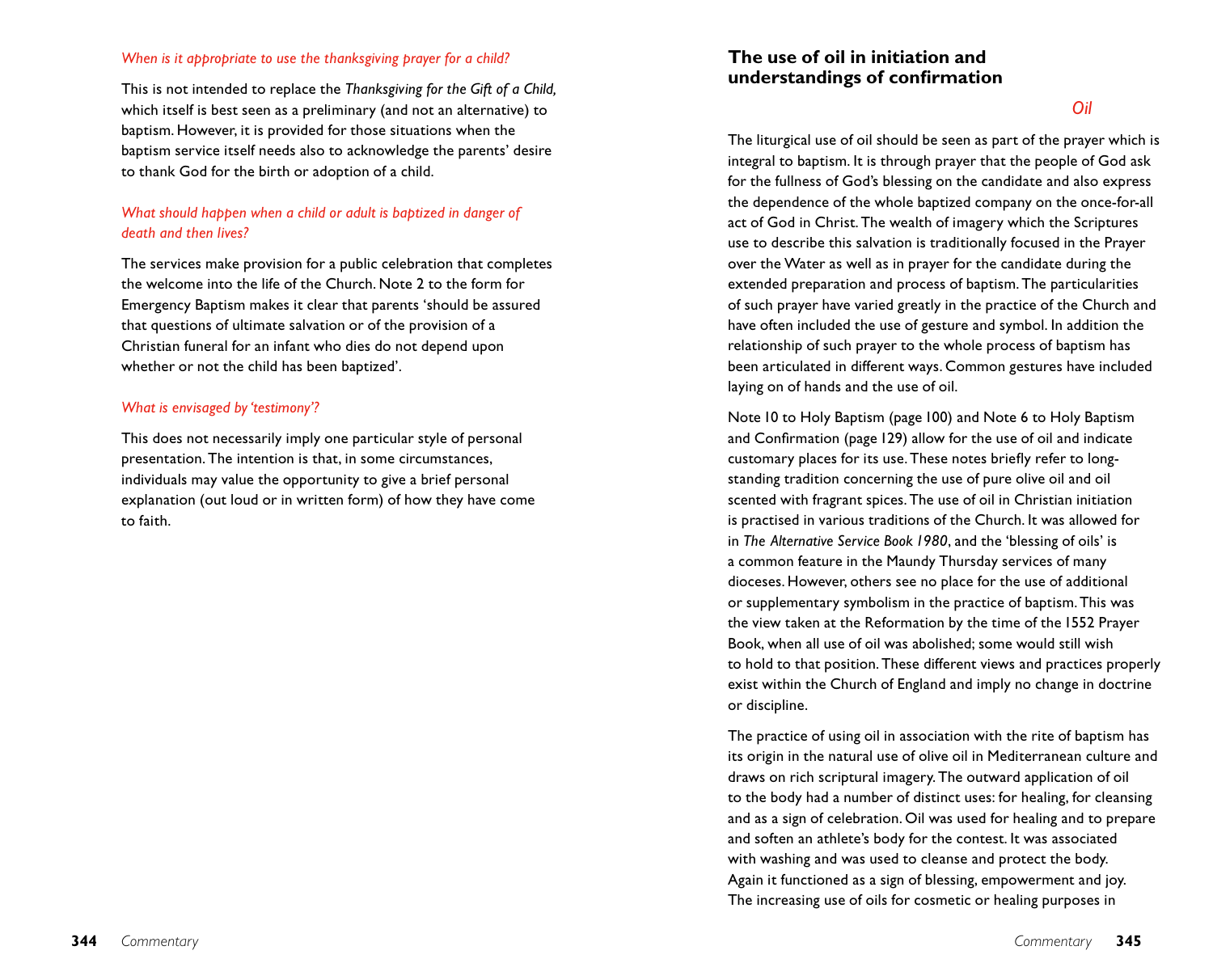modern culture marks an interesting point of contact with older practice. These practices in biblical cultures provide the background for the use of oil in the anointing of prophets, priests and kings. Theologically one of its most important uses, the anointing of a king, gives us the title Christ (Messiah), the anointed one. Oil made fragrant with spices (often called chrism) has therefore been used in a variety of Christian traditions as a sign of participation in the community of the Anointed One and in the royal priesthood of the Church. The Common Worship Pastoral Services make provision for anointing in the context of prayer for wholeness and healing, while the Ordination Services provide for the anointing of the newly ordained.

In the historic Western tradition pure olive oil has been used before baptism as part of the preparation of the Christian athlete for the struggle of faith. Similarly chrism has been used in rites that follow baptism as a sign of the blessings brought by the Holy Spirit. (That this is only one possibility within the variety of historic understanding and practice is shown by an ancient Eastern tradition which only used oil before baptism but understood this use as a messianic anointing.) The long Christian tradition of prayer and the use of oil points to the appropriateness of such practices as part of Christian baptism. It also points to the dangers of over-systematizing the relationship of such prayer and action to God's activity in the whole process of baptism. Neat attempts to apportion grace to particular parts of the rite fall foul of history as well as theology. This complex tradition raises questions about the common practice of regarding the Orthodox post-baptismal anointing called 'chrismation' as a simple equivalent to the Western practice of confirmation.

# *Understandings of confirmation*

The Western Church, and to this day the Church of England, uses the term 'confirmation' in different and often overlapping senses. It has been applied to different parts of the process of incorporation into Christ:

- ¶ *To establish or secure*.This is the earliest and non-technical sense. It is used of an action in which the Church accepts and acts on baptism. It was applied to the first receiving of communion as well as to episcopal anointing and hand-laying.
- ¶ *A post-baptismal episcopal rite*. In the ninth century this technical sense attached itself to the exclusively Western practice of a

post-baptismal episcopal rite. There has been a continuing debate in the West as to whether this 'confirmation' consists of the general prayer for the sevenfold gift of the Spirit said over all the candidates or of the specific act of praying for each candidate that follows the general prayer.

- ¶ *To strengthen*. This understanding of the episcopal rite became widespread in the thirteenth century, having been applied earlier to an adult's need of strength to witness and to resist temptation, and then transferred to children as they approach adulthood.
- ¶ *To approve or recognize*. In Cranmer's rites the bishop's action is seen as signifying the Church's recognition of the personal faith nurtured in the catechetical process.
- ¶ *To ratify*. The meaning of individual or personal ratification emerges in the preface added to the confirmation service in *The Book of Common Prayer* (1662).

*On the Way* identifies five concerns or aspects of Christian life which in Anglicanism have come to be focused on confirmation.<sup>14</sup> The report also notes that: 'In an episcopally ordered Church the bishop is the chief minister of the whole process of Christian initiation and is integral to its practice'.<sup>15</sup>

Debate continues in the Church of England about the best structures to support those who are coming to faith in Christ and about how to develop, and perhaps adapt, the Western tradition of confirmation. It is clear that the Church of England wishes to retain a role for the bishop in Christian initiation. Against this background the following provision is made in these rites:

- prayers for the candidates are provided at various points during the process of initiation;
- provision is made for the use of oil at various points where this is agreed.

# *The oil of chrism*

The rites recognize, but do not require, the widespread practice of episcopal consecration of oil for anointing the sick, of oil for candidates preparing for baptism, and also of fragrant oil (chrism)

14. *On the Way*, pages 105–106: para 7.3. 15. *On the Way*, page 107: para 7.5.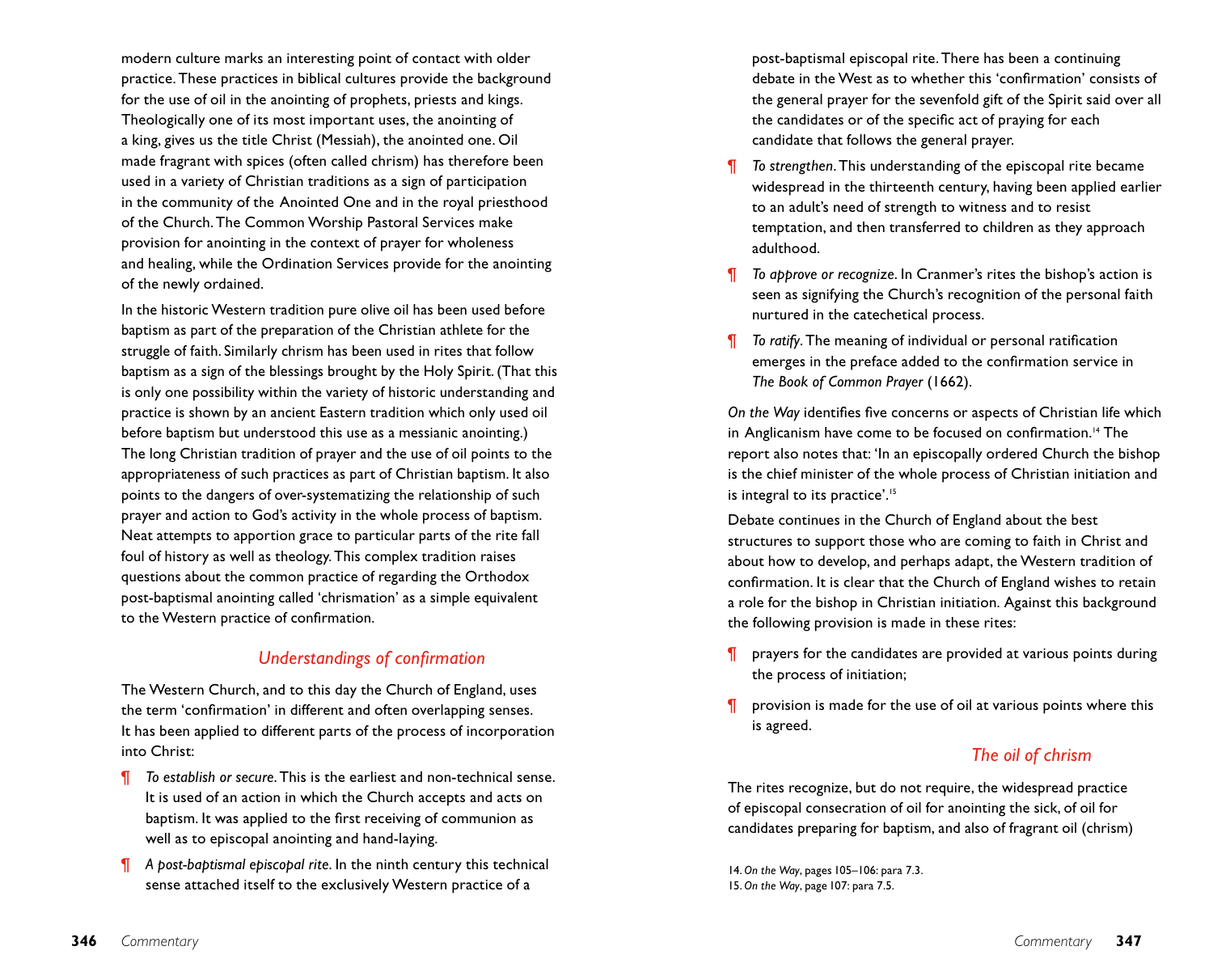to accompany prayer that people may enjoy the blessings and character of the messianic kingdom. The view has been taken that it is consistent with the Western tradition not to limit the use of chrism to confirmation. The use of chrism is therefore also allowed in these rites after baptism, at affirmation of baptismal faith and at reception. This does not imply either that these are confirmation in the sense in which the law and formularies of the Church of England use this term, or that the use of the oil of chrism is essential to confirmation. The use of oil may allow those involved to enter into a wealth of biblical imagery about the blessings of the messianic salvation. Simplicity and symbolic coherence require that the oil of chrism should only be applied once to an individual candidate in a particular service.

## **Confirmation**

The practice of confirmation in the Church of England is governed by Canon B 27 and the authorized liturgical texts, and conforms to a tradition that has evolved in the Western Church. The high pastoral profile of confirmation within the mission of the Church was largely a development of the nineteenth century and, as indicated above, there is continuing debate about its precise relation to admission to communion and to the development of mature faith in those baptized in infancy. Some of these debates are summarized in *On the Way* and are closely related to questions of the role of the bishop in Christian initiation.<sup>16</sup>

The confirmation service authorized in this provision follows traditional Anglican practice carefully and makes no attempt to resolve these questions. On all views confirmation derives its meaning from baptism.The structure of the confirmation services therefore conforms carefully to the baptism service and has a similar inherent logic and flow.

# **Rites of Affirmation: Appropriating Baptism**

When baptism, confirmation, and/or affirmation of baptismal faith have been celebrated outside the parish, for example in the cathedral church or another church within the deanery, it may be appropriate for the regular congregation to acknowledge this

16. *On the Way*, pages 63–69 and 104–109. See also note 8 above.

important transition. In this case, the *Celebration after an Initiation Service outside the Parish* should normally be included in worship on the following Sunday. The opportunity for the church community to celebrate and welcome those who have received the sacraments of initiation may also be an opportunity for testimony (see page 30, note 2).

The *Thanksgiving for Holy Baptism*, or the *Thanksgiving for the Mission of the Church* (*Common Worship: Services and Prayers for the Church of England*, pages 54–56), should be made by the newly initiated and the regular congregation after a period of growth and reflection. These Thanksgivings focus on discipleship and mission, and on development of the individual's life and ministry within the Church and the world. This reflection on the event and process of initiation may include an opportunity for testimony, and the congregation may also want to reaffirm its commitment to mission and service within the local community. It may also be an appropriate time for the new disciples' study group to end or begin a new phase of meeting as a house group.

In 1997, the House of Bishops agreed Guidelines on the Admission of Baptized Persons to Holy Communion before Confirmation (GS Misc 488).These were intended for use with children in families which are regular in worship. *Admission of the Baptized to Communion* provides a rite for use by parishes which have the agreement of the diocesan bishop to introduce this practice.

# *Affirmation of Baptismal Faith*

The tradition that confirmation is unrepeatable and normally administered in adolescence to those baptized in infancy has meant that significant developments in people's subsequent growth in faith go unmarked in the public life of the Church. Other Anglican churches, and also the British Joint Liturgical Group, have made liturgical provision for some of these moments. These are reflected in new provision for a public *Affirmation of Baptismal Faith*. Many people make an important step of personal commitment after they have been baptized and confirmed, and feel the need for God's grace to be acknowledged before the Church. The form prescribed gives opportunity for this to take place in public worship and relates the person's new commitment to the grace of God pledged to them in their past baptism. This form may be used at a service led by the bishop or as part of the regular worship of a parish.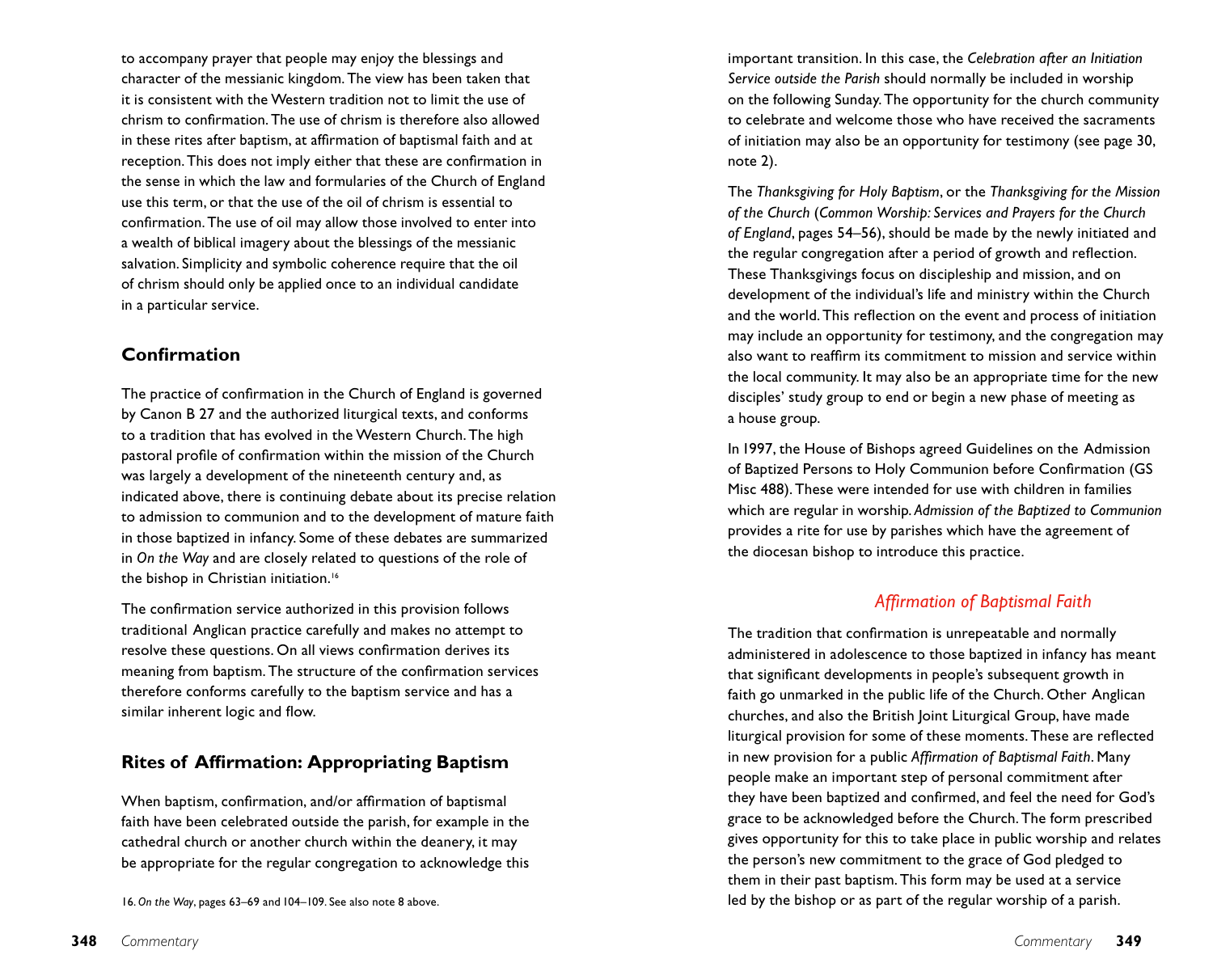This provision responds to requests for more vivid recognition of post-baptismal experiences of personal renewal and commitment. It draws on examples found elsewhere in the Anglican Communion as well as in significant ecumenical material. The possibility of candidates signing themselves with water from the font or being sprinkled with water by the bishop or president picks up practices common in some sections of the Church and enables a stronger ritual sign to be used without giving any appearance of a second baptism. If candidates use significant amounts of water with which to sign themselves (or even dip themselves), it is important to remember that however significant for the person, this is a personal reminder of the baptism that has already taken place, and that no words are used.

# *Reception into the Communion of the Church of England*

Canon B 28 governs the reception of people into the communion of the Church of England. The interpretation of the requirement for episcopal confirmation has become more complex in the light of the increased use of presbyteral confirmation (with episcopally consecrated chrism) in the Roman Catholic Church, the regular practice of presbyteral confirmation (without chrism) in the Nordic and Baltic churches of the Porvoo Agreement, and continuing debate about how presbyteral chrismation is to be understood in the Eastern churches. The provision made in these services makes no attempt to resolve such questions. It is provided to enable those who are judged to be episcopally confirmed to be received publicly into the communicant life of the Church of England.

The question of whether this should be celebrated publicly before the bishop or more quietly will depend on individual circumstances. Where an episcopally ordained priest is being received, the Canons require that this must be done before the bishop. The current discipline of the Church of England requires that members of the Church of England who have not been episcopally confirmed must be confirmed before they can be regarded as full communicant members of the Church of England. Members of other churches who have not been episcopally confirmed in the sense intended in Canon B 15A become communicant members of the Church of England by being confirmed by an Anglican bishop. Reception into the communion of the Church of England is for those who have been episcopally confirmed in other churches.

# **Reconciliation and Restoration: Recovering Baptism**

These services are intended to assist the Church in its ministry of reconciliation. They set reconciliation in the broader theological context of the renewal of the baptismal covenant and of the prayer of the Church for healing and restoration.

Baptism witnesses to God's gift of salvation, in which he gathers people into the new creation in Jesus Christ. Baptism points to the way in which God in Jesus Christ is overthrowing an order of life corrupted by sin and death and bringing to birth a renewed creation, a creation alive with the healing presence of God's Spirit. Baptism is a sign of individual and corporate forgiveness and renewal within the life of the baptized. That life proclaims not only the risen power won by Christ for us in his resurrection and exaltation, but also our identification as human beings with the constraints and suffering borne by Christ in his incarnation and on the cross.

In baptism Christians are called by God to forsake a way of life characterized by sin and death and to enter into the new order of right living that has been created through the resurrection of Jesus Christ. 'We have been buried with him by baptism into death, so that, as Christ was raised from the dead by the glory of the Father, we too might walk in newness of life… So you must consider yourself dead to sin and alive to God in Christ Jesus' (Romans  $6.4$ ,  $|1$ ).

The Church lives in a tension between the new order made possible in Christ and the continuing reality of human sin. The First Letter of John says both 'No one born of God commits sin' (3.9) and also 'If we say we have no sin we deceive ourselves' (1.8). In baptism God proclaims to the individual and to the Church the final triumph of the new creation in the face of this pervasive reality of rebellion, disorder and alienation of human sinfulness. Many aspects of the Church's life are deeply affected by her continuing struggle against sin. In every area of the Church's life the grace of God is at work drawing Christians from the darkness of sin to the new light of Christ.

Healing is one of the images used in Scripture for the restoring and reconciling of those whose lives have been marred by sin. In many of the healing miracles in the Gospels the Greek word *sozo* (save, heal)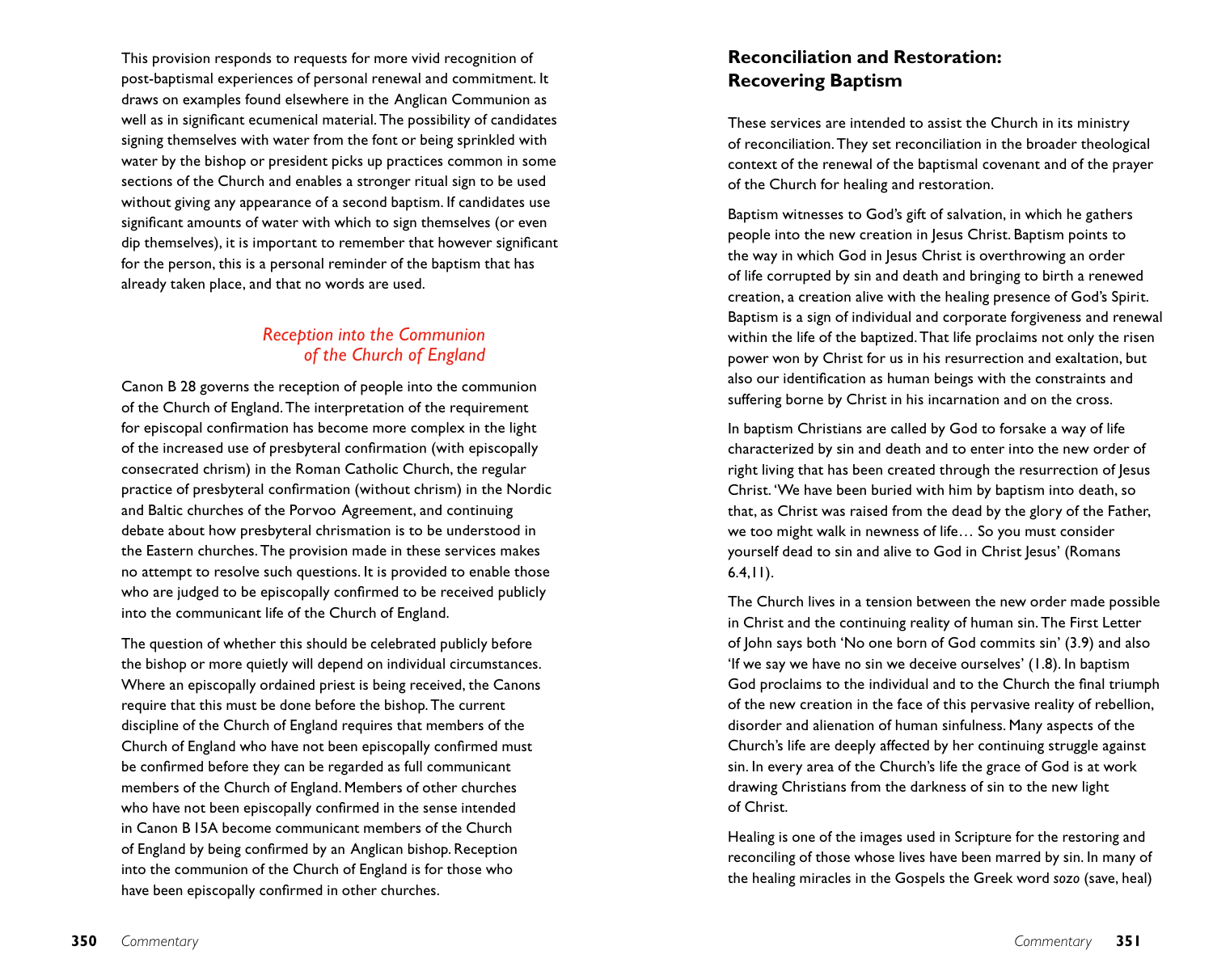is used to indicate both physical healing and the deeper reconciliation brought by Christ. The figure of the suffering servant of Isaiah 52.13–53.12 foreshadows both lesus' costly ministry of healing (Matthew 8.17) and also his redemptive bearing of human sin. 'By his wounds we have been healed' (1 Peter 2.24). This makes powerful links between human pain and vulnerability and the saving impact of Jesus' own suffering. The same interconnectedness is present where Scripture speaks of God's image in us to point to the way human life is marred and threatened by the impact of evil and is restored by the new creation in Christ (Romans 3.23; 2 Corinthians 3.18; Ephesians 2.13-16). Many Christians see healing services as occasions to seek prayer about sin and disorder in their lives. This should not imply a simple link between sickness and sin; Jesus himself warned against the direct association of disability and sin (John 9.3). The receiving of forgiveness and the act of forgiving others may open the way to healing and wholeness.

It is also apparent in Scripture that the physical, emotional, social and spiritual aspects of people's well-being are closely interconnected. Christ's work of reconciliation extends beyond the purely personal and relational to the social order and the whole creation (cf Colossians 1.15-27). A common New Testament term for sickness is 'weakness' (*asthenia*) (Luke 5.15;13.11,12; John 5.5); it carries broad associations of powerlessness and vulnerability, including human vulnerability in the face of the dominion of sin and death (Romans 5.6; 8.3). As Christians face weakness, they receive God's grace, expressed sometimes in an experience of healing and sometimes through the strength that comes in the bearing of weakness (2 Corinthians 12.9).

The New Testament urges Christians, 'Confess your sins to one another, and pray for one another that you may be healed' (James 5.16).This exhortation finds its primary fulfilment as Christians join together in a common life of discipleship. The experience of giving and receiving forgiveness is integral to the life of any Christian fellowship. However, in the lives of individual Christians and of Christian communities there are particular moments when the reality of human sin needs to be faced, when the wounds inflicted by sin need to be healed and the wonderful gift of forgiveness received and celebrated afresh.

The Church's role in ministering forgiveness to individuals is taught in Scripture (cf. John 20.19-23; Acts 2.38). This authority finds its primary expression in the administration of baptism. It also underlies the Church's response to serious and public sin in the lives of baptized people (Matthew 18.15-20;1 Corinthians 5.1-5; 2 Corinthians 2. 5-11;1 Timothy 5.20). In exercising this authority the Church depends on the presence and discernment of the Holy Spirit. Great care needs to be taken to express the gentleness and patience of Christ (Matthew 11.25-30;12.12-21;18.10-14). The Church must never attempt to use this authority as a way of gaining power over or manipulating individuals.

In reaching out to sinners to reclaim them for Christ, the ministry of the Church demonstrates the ecclesial dimension of reconciliation. The Church offers to the wider community in which it is set that which it has received itself. The reconciled community becomes the reconciling community.

The resources and forms of service for Reconciliation and Restoration are intended to meet some of the situations in which the Church confronts the fact of human weakness and sin and appropriates again the new life proclaimed in baptism. The first, *A Corporate Service of Penitence*, is suitable for a diocesan, deanery or parish occasion. It may be used appropriately in the penitential seasons of Advent or Lent, or at other times of the year when Christian communities may wish to prepare for times of renewal or celebration. Two rites are provided for the reconciliation of individual penitents. Form One follows the traditional pattern of the Western Church, while Form Two is an alternative rite for the reconciliation of individual penitents in the context of a personal renewal of the baptismal covenant.

Careful preparation, both corporately and individually, according to the circumstances, is needed before any of these services.

Much of what was said above in relation to Reconciliation and Restoration is true of the services for Wholeness and Healing. In particular, acts of healing in the Gospels are intimately related to the restoring of individuals to a place of worth within the social order (cf Mark 1.44; 5.15-20; 6.32-34; Luke 13.10-17).